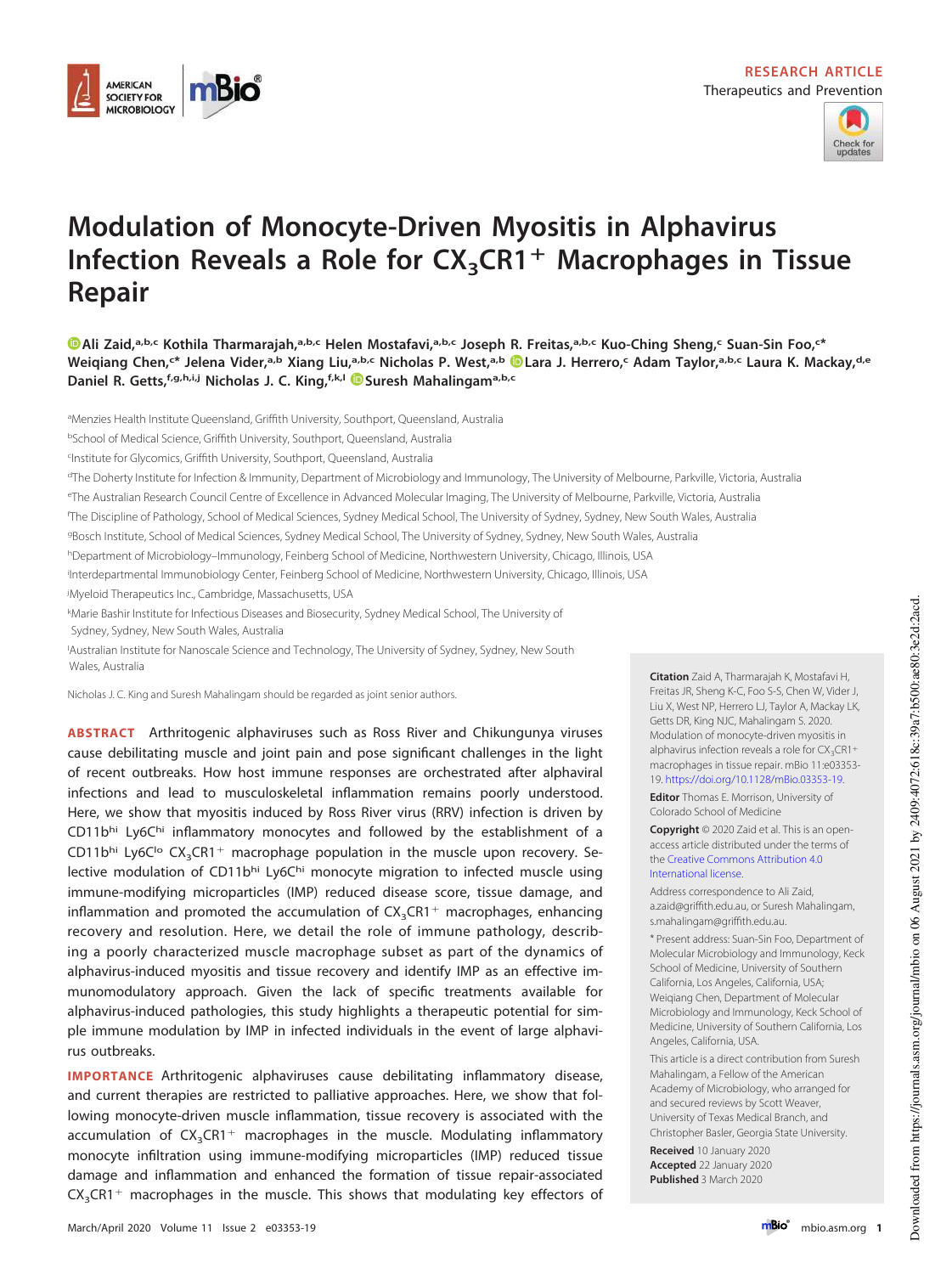viral inflammation using microparticles can alter the outcome of disease by facilitating the accumulation of macrophage subsets associated with tissue repair.

**KEYWORDS** inflammation, macrophages, microparticles, myositis, Ross River virus, tissue repair, viral infection

**A** rthritogenic alphaviruses, including Ross River virus (RRV) and Chikungunya virus (CHIKV), are mosquito-borne viruses that cause severe inflammatory musculoskelrthritogenic alphaviruses, including Ross River virus (RRV) and Chikungunya virus etal illnesses [\(1\)](#page-15-0). RRV is endemic in various regions of Australia, and its distribution is broadening [\(2,](#page-15-1) [3\)](#page-15-2), while CHIKV is distributed globally and causes recurrent pandemics involving millions of people [\(4](#page-15-3)[–](#page-15-4)[6\)](#page-15-5). These alphavirus infections are associated with acute myositis and musculoskeletal tissue inflammation (e.g., joints, muscle, and bone) during systemic spread in the host, resulting in debilitating symptoms, including myalgia and arthralgia [\(7](#page-15-6)[–](#page-15-7)[9\)](#page-15-8). In most cases, excessive leukocyte infiltration into the infected tissue results in significant damage, which in turn may facilitate locally amplified viral replication: it is therefore crucial to understand the mechanisms by which effector leukocyte populations infiltrate host tissue during viral infections to limit tissue damage and enhance pathogen clearance.

Animal models of arthritogenic alphavirus disease have shown that myeloid cells of the monocytic lineage are key drivers of muscle and joint synovium inflammation, and studies where monocytes/macrophages were depleted in RRV-infected mice showed a reduction in muscle inflammation and overall disease clinical score [\(10\)](#page-15-9), although this could be conducive to poorer viral clearance [\(11\)](#page-15-10). Monocytes, macrophages, and their associated chemotactic proteins dominate infiltrates in synovial effusions from RRV patients, though little is known about their role in muscle inflammation and damage [\(12](#page-15-11)[–](#page-15-12)[14\)](#page-15-13). Recent studies have added valuable information to the field, and CD11bhi Ly6Chi inflammatory monocytes (IM) have been implicated in a range of inflammatory mechanisms [\(15,](#page-15-14) [16\)](#page-15-15), and infections with arboviruses such as West Nile virus (WNV) have been shown to cause inflammation driven by IM recruited to the brain via CCL2 secreted by infected neurons.

Macrophages (MP) can be loosely distinguished as classically (M1) or alternatively (M2) activated monocytes/macrophages [\(17](#page-15-16)[–](#page-15-17)[19\)](#page-15-18). M1 macrophages are characterized by elevated production of proinflammatory cytokines such as interleukin 12 (IL-12), tumor necrosis factor (TNF), and inducible nitric oxide synthase (iNOS), while M2 (tissue repair; patrolling) macrophages can be defined by the expression of Arg-1, Fizz-1/RELM $\alpha$ , Ym-1/Chi3l3. In addition, expression of CX<sub>3</sub>CR1, the fractalkine (CX<sub>3</sub>CL1) receptor on monocytes/macrophages has been associated with tissue repair mechanisms following injury—via an M2-like tissue repair microenvironment—though the role of the CX<sub>3</sub>CR1- $CX<sub>3</sub>CL1$  axis in regulating tissue repair *in vivo* is not well understood.

Studies have shown that selective inhibition of CC chemokine ligand 2 (CCL2), the main CC chemokine receptor 2 (CCR2) ligand, resulted in a significant reduction in muscle damage, lower viral titers, and reduced mononuclear cell infiltration [\(20](#page-15-19)[–](#page-15-20)[22\)](#page-15-21). Conditional ablation of CCR2-expressing IM during acute RRV infection was shown to be detrimental to viral clearance [\(11\)](#page-15-10), but depletion of IM using immune-modifying particles (IMP) abrogated infiltration of CD11bhi Ly6Chi IM into the brain in a model of WNV encephalitis, thus reducing pathological manifestations and tissue damage [\(23\)](#page-15-22). Here, we explore the cellular dynamics of acute inflammation and resolution in a mouse model of RRV-induced myositis and show the relative contributions of CD11bhi Ly6Chi IM and  $\text{CX}_3\text{CR1}^+$  CD11b<sup>hi</sup> Ly6C<sup>Io</sup> MP in acute inflammation and resolution, respectively, and show how modulating IM infiltration improved disease outcome by promoting a tissue repair-associated MP subset. Taken together, our data identify a new role for a muscle tissue macrophage subset and highlight the therapeutic potential of immunomodulatory microparticles in dampening inflammatory cellular responses in acute alphavirus-induced muscle inflammation.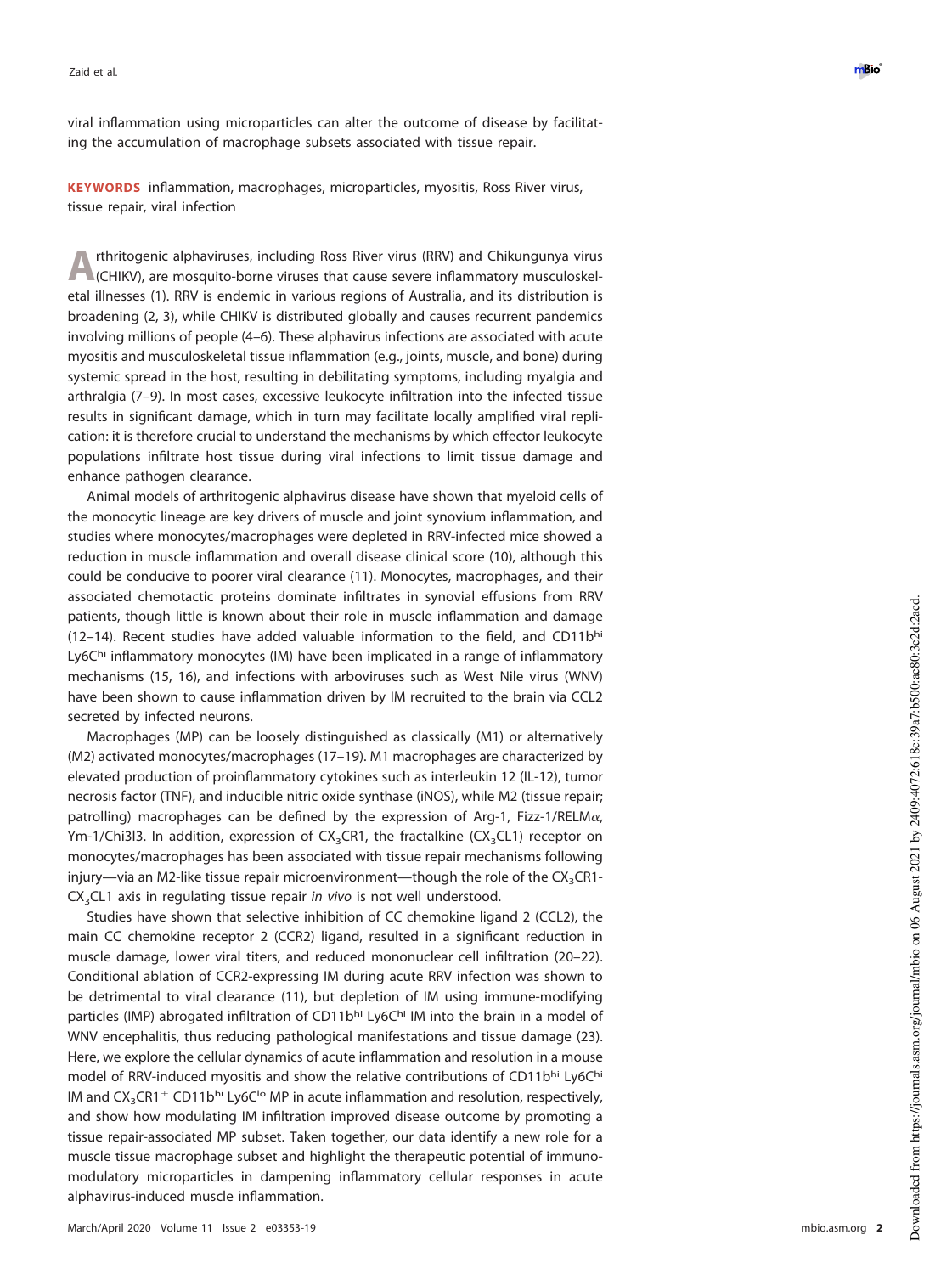

<span id="page-2-0"></span>**FIG 1** RRV-induced, mononuclear phagocyte-driven myositis leads to severe muscle damage followed by muscle tissue recovery. (A) RRV disease score in 21-day-old C57BL/6 mice infected with RRV T48 (10<sup>4</sup> PFU s.c.) or mock infected with PBS. Mice were monitored daily for signs of musculoskeletal dysfunction and loss of hind limb function. Data are means  $\pm$  standard errors of the means (SEM) (error bars) (five mice per group) from three independent experiments. Values that are significantly different ( $P < 0.05$ ) by one-way ANOVA and Dunnett's posttest are indicated by an asterisk. (B) Macrographs of quadriceps muscles showing tissue damage and fibrosis following RRV infection, followed by disease recovery and resolution. The images (four to six mice per group) are representative of three independent experiments. (C) Immunofluorescence staining of quadriceps muscle of C57BL/6 csf1 $r^{eGFP}$  mice (n = 4 to 6 per group) infected with RRV. Quadriceps muscles were collected at 0, 6, 9, 12, 15, and 30 dpi. Sections (14  $\mu$ m) were stained with 4',6-diamidino-2-phenylindol (DAPI) and phalloidin. The images are representative of three independent experiments. Bar = 50  $\mu$ m. (D) Heatmap of unsupervised hierarchical clustering of gene expression analysis in the muscle tissue of RRV-infected mice. Quadriceps muscle was collected 0, 6, 9, 12, and 15 dpi and processed for quantitative real-time PCR. Data are normalized to hypoxanthine phosphoribosyltransferase (HPRT) and differential gene expression of shown as a z-score. Data (means  $\pm$  SEM;  $n = 5$  mice per group) are from two independent experiments.

## **RESULTS**

**Acute RRV-induced myositis is followed by recovery and tissue repair.** To assess the kinetics of muscle tissue inflammation and repair following RRV infection, C57BL/6 (wild-type [WT]) mice were infected subcutaneously with 10<sup>4</sup> PFU of the mouse virulent RRV T48 strain as described previously [\(24,](#page-16-0) [25\)](#page-16-1). Mice were scored according to clinical manifestations from the onset of hind limb dysfunction at 6 or 7 days postinfection (dpi), to the acute phase at 9 or 10 dpi with severe hind limb dysfunction, lethargy, and muscle tissue damage [\(Fig. 1A\)](#page-2-0). During the acute phase, mice displayed moderate-tosevere motor impairment, were unable to walk or stand on their hind legs, and often dragged their hind legs when moving. From 13 to 15 dpi, mice regained hind limb function and progressed toward full recovery, approximately around 15 to 16 dpi.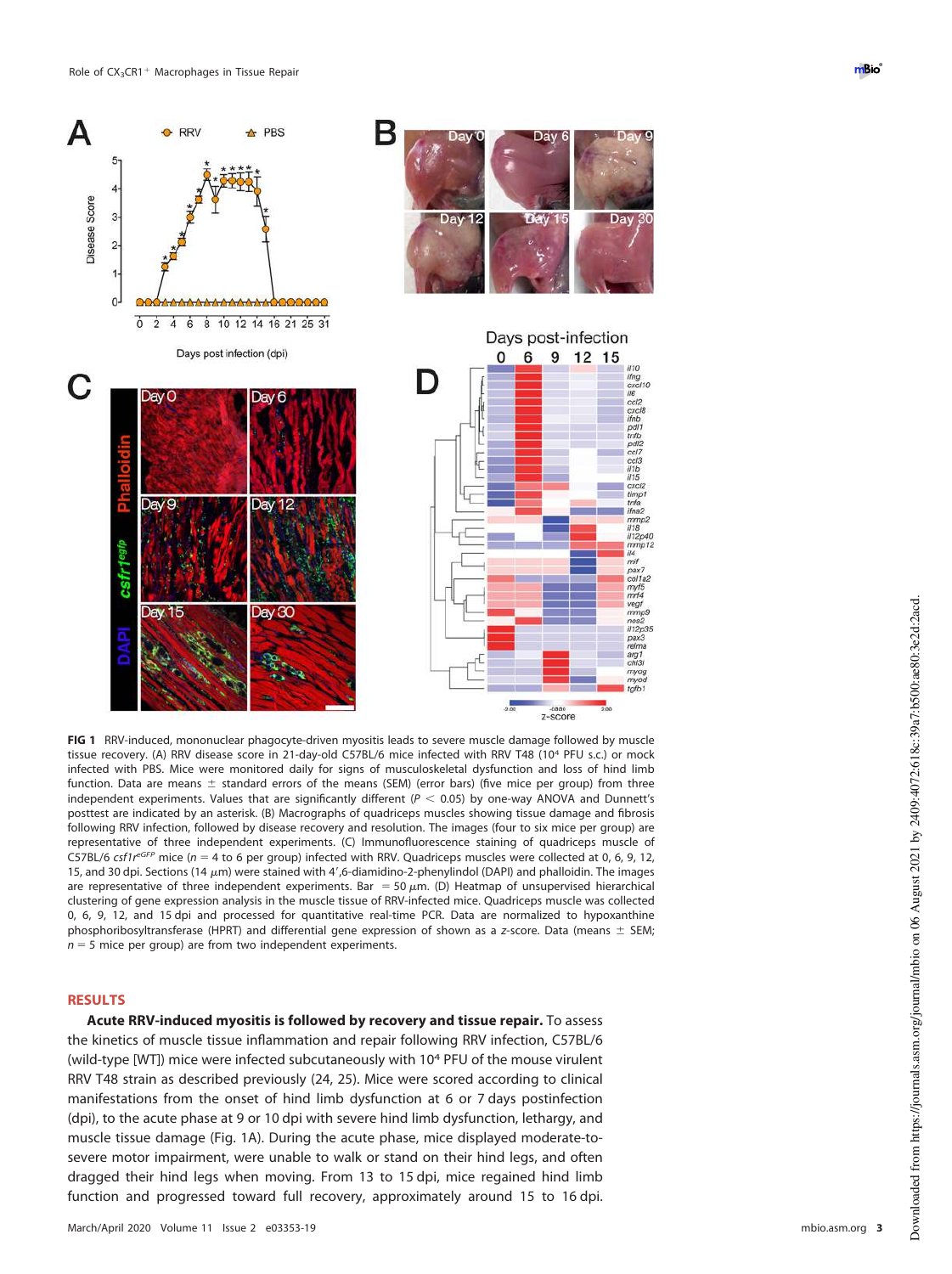Macroscopic observations of hind leg muscles shows that tissue integrity was severely compromised during the acute phase of the disease [\(Fig. 1B\)](#page-2-0), with myofiber repair apparent from 15 dpi and followed by complete recovery by 30 dpi.

To understand the relationship between muscle damage and inflammatory dynamics, we infected csf1reGFP mice (eGFP stands for enhanced green fluorescent protein) with RRV and performed immunofluorescence staining of quadriceps tissue sections [\(Fig. 1C\)](#page-2-0). csf1 $r^{eGFP}$  mice express GFP under the control of the csf1r gene, which encodes the macrophage colony-stimulating factor (M-CSF) receptor, resulting in constitutive GFP expression in all mononuclear phagocytic cells [\(26\)](#page-16-2). Phalloidin stain showed a loss of myofiber integrity during acute inflammation at 9 to 12 dpi, concomitant with a substantial infiltration of GFP-positive (GFP -) cells. This was followed by recovery of muscle tissue integrity and clearance of inflammatory infiltrates (30 dpi). Next, we characterized gene expression kinetics in the muscle over the course of RRV disease by quantitative real-time PCR (qRT-PCR). Expression of proinflammatory chemokine (Ccl2 , Ccl3, Ccl7, Cxcl10, and Cxcl2) and cytokine (II6, II1b, Tnfa, Tnfb, and II15) mRNA was highest at 6 dpi. Expression of myogenic transcription factors Myod1, and myogenin (Myog) were highest at 9 dpi, while the expression of myogenic factor 6 (Mrf4/Myf6), myogenic factor 5 (Myf5), as well as collagen type  $1\alpha2$  (Col1a2) and paired box 3 (Pax3) and Pax7, associated with tissue regeneration after injury was highest at 15 dpi [\(Fig. 1D\)](#page-2-0). Interestingly, mRNA expression of genes associated with tissue repair such as Tgfb, Mmp9, and Mmp12 were sustained by 15 dpi.

**Acute inflammatory CD11bhi Ly6Chi monocyte infiltration is followed by the establishment of CD11bhi Ly6Clo CX <sup>3</sup>CR1** - **macrophages during resolution.** The relative contributions of different monocyte/macrophage subsets and the dynamics of resolution of inflammation during the recovery phase are poorly understood. WT mice were infected with RRV and quadriceps muscles harvested at 6, 9, 12, and 15 dpi to characterize muscle-infiltrating cell subsets using flow cytometry [\(Fig. 2A\)](#page-4-0). Overall, CD45<sup>+</sup> leukocytes are most abundant during the acute phase (9 dpi) but decline as mice recover from acute inflammation at 15 dpi [\(Fig. 2B\)](#page-4-0). Ly6Chi CD11bhi inflammatory monocytes constitute the main infiltrating subset, infiltrating the muscle tissue with a sharp influx at 6 dpi, which is maintained until 9 dpi, thereafter declining progressively by 15 dpi. Ly6C<sup>Io</sup> CD11bhi macrophages (MP), which are likely differentiated from infiltrating Ly6Ch<sup>i</sup> monocytes, increased moderately in number by 6 dpi and were maintained until 12 dpi, with a small subsequent decrease by 15 dpi [\(Fig. 2B\)](#page-4-0). To understand how monocyte responses impact muscle tissue repair, we characterized the Ly6C<sup>Io</sup> CD11bhi subset during resolution. In the early phase of the recovery process (12 dpi), a substantial proportion of Ly6C $\log$  cells expressed CD64, a macrophage marker, as well as CX<sub>3</sub>CR1, the fractalkine/CX<sub>3</sub>CL1 chemokine receptor [\(Fig. 2C\)](#page-4-0), and most— but not all— of these  $CD64^+$   $CX_3$ CR1<sup>+</sup> cells were negative for dendritic cell marker CD11c [\(Fig. 2C](#page-4-0) and [D\)](#page-4-0). At 15 dpi, when mice show near complete recovery from RRV disease, we found that Ly6C<sup>Io</sup> CD11b<sup>hi</sup> cells (green offset histogram) express higher levels of CX<sub>3</sub>CR1 than CD11bhi Ly6Chi IM (blue offset histogram) [\(Fig. 2E](#page-4-0) and [F\)](#page-4-0), and immunostained muscle tissue revealed that  $CX_{3}CR1+$  MP were localized between muscle fibers, were distinct from CD68<sup>+</sup> muscle tissue-resident macrophages, and displayed an elongated morphology in the myofiber interstitium [\(Fig. 2G\)](#page-4-0).

**CX <sup>3</sup>CR1** - **macrophages are important for tissue repair in RRV-induced myosi**tis. The establishment of CX<sub>3</sub>CR1<sup>+</sup> MP in the muscle following acute injury suggests that this subset may be important during resolution of inflammation. To test this hypothesis, we infected CX<sub>3</sub>CR1-deficient mice (GFP double knock-in, CX<sub>3</sub>CR1<sup>GFP/GFP</sup>) with RRV and monitored disease progression. Compared to WT mice,  $\text{CX}_3 \text{CR1}^{\text{GFP/GFP}}$ mice displayed more severe disease [\(Fig. 3A\)](#page-5-0), and by 15 dpi, displayed more muscle tissue fibrosis as shown by Masson trichrome stain [\(Fig. 3B\)](#page-5-0).

Monocyte recruitment and migration to tissues occur in successive waves during acute inflammatory injury [\(27\)](#page-16-3), and CX<sub>3</sub>CR1 can be expressed by both patrolling monocytes and tissue macrophages associated with resolution of inflammation [\(28,](#page-16-4) [29\)](#page-16-5). To understand the dynamics of  $CX_3CR1+$  MP recruitment and accumulation to the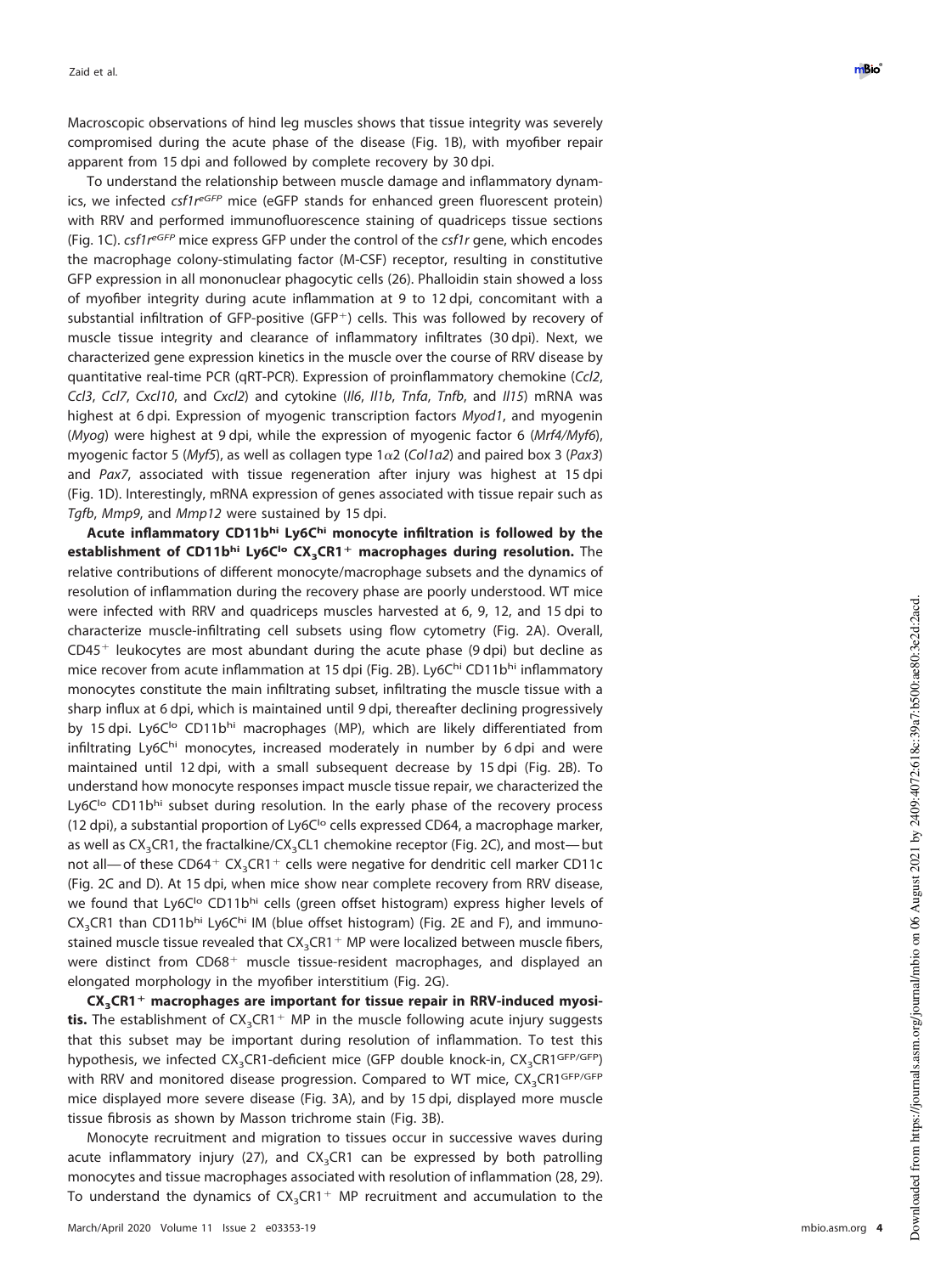

<span id="page-4-0"></span>FIG 2 RRV-induced acute myositis is dominated by inflammatory monocytes, and recovery is associated with the accumulation of CX<sub>3</sub>CR1<sup>+</sup> CD11b<sup>hi</sup> Ly6C<sup>1</sup><sup>o</sup> cells. (A) Representative flow cytometry plots (from at least three independent experiments) of the cells that infiltrated the muscle of uninfected mice and RRV-infected mice at 9 dpi and 15 dpi. Cells were gated from LIVE/DEAD<sup>-</sup> CD45+ populations. Parent population frequency is shown above the gates. (B) Quantification of total CD45<sup>+</sup> cells, CD11b<sup>hi</sup> Ly6Chi inflammatory monocytes, and Ly6C<sup>1</sup>° CD11bhi cells in quadriceps muscle at 6, 9, 12, and 15 dpi. Data (means  $\pm$  SEM;  $n = 4$  to 6 mice per group) are from three independent experiments. Values that are significantly different by one-way ANOVA (Kruskal-Wallis test) with a Dunn's multiple-comparison test are indicated by asterisks as follows: \*\*, P < 0.05; \*\*\*, P < 0.0005; \*\*\*\*, P < 0.0001. Uninf., uninfected. (C) CX<sub>3</sub>CR1 and CD11c expression in CD64<sup>+</sup> CD11b<sup>hi</sup> Ly6C<sup>1</sup>° cells in the quadriceps muscle of uninfected and RRV-infected mice at 12 dpi. The bottom panel (CD11c<sup>+</sup> CD64<sup>+</sup> gates) is derived from the CD64<sup>+</sup> CX<sub>3</sub>CR1<sup>+</sup> gates (top panel). The parent population frequency is shown. Data are representative of two independent experiments ( $n = 5$  mice per group). (D) Quantification of CD11c- and CD64-expressing populations in CX<sub>3</sub>CR1<sup>+</sup> CD11b<sup>hi</sup> Ly6C<sup>1</sup>° macrophages in the muscle of RRV-infected and PBS-inoculated mice at 12 dpi. Data (means  $\pm$  SEM; n = 5 mice per group) are representative of two independent experiments. *\**, P < 0.05 by Mann-Whitney U test. (E) Offset histogram of CX<sub>3</sub>CR1 expression in CD11b<sup>hi</sup> Ly6C<sup>lo</sup> and CD11b<sup>hi</sup> Ly6C<sup>hi</sup> cells in quadriceps of mock-infected or RRV-infected mice at 15 dpi. max., maximum. (F) Geometric mean fluorescence intensity (MFI) of CX<sub>3</sub>CR1 expression in CD11bhi Ly6C<sup>Io</sup> and CD11bhi Ly6C<sup>I</sup>i cells at 15 dpi. Data (means  $\pm$  SEM;  $n = 4$  mice per group) are from three independent experiments. The P value shown was determined by the Mann-Whitney U test. (G) Confocal microscopy of quadriceps muscle cryosections from RRV-infected mice at 15 dpi. Sections were stained with Hoechst 33258 (nuclei), anti-CX<sub>3</sub>CR1 antibody, anti-CD68 antibody, and phalloidin. Bar = 30  $\mu$ m.

muscle in RRV-induced myositis, we infected WT mice with RRV and adoptively transferred  $1 \times 10^5$  bone marrow (BM) cells (intravenously [i.v.]) from  $\text{CX}_3\text{CR1}^{\text{+/GFP}}$  fluorescent reporter mice during the early onset (4 dpi) or the acute (8 dpi) phase of RRV disease [\(Fig. 3C\)](#page-5-0). At 15 dpi, muscle tissue was collected to determine the phenotype of donor  $CX_{3}$ CR1<sup>+/GFP</sup> cells that migrated to the muscle. First, the cohort that had received  $\text{CX}_3\text{CR1}^{\,+\text{/GFP}}$  BM at 4 dpi showed a higher proportion (80%) of mice with mild hind limb dysfunction at 9 dpi compared to the cohort that received BM at 8 dpi (40%) and those that received no  $CX_3CR1+/GFP}$  BM (50%). Second, mice that had received  $CX_{3}CR1 + /GFP$  BM at 4 dpi still displayed more advanced signs of hind limb dysfunction by 15 dpi compared to mice that received  $\text{CX}_3\text{CR1}^{\,+\,\prime\text{GFP}}$  BM at 8 dpi, indicating that the timing of recruitment of  $\text{CX}_3\text{CR1}^+$  cells from the circulation system to the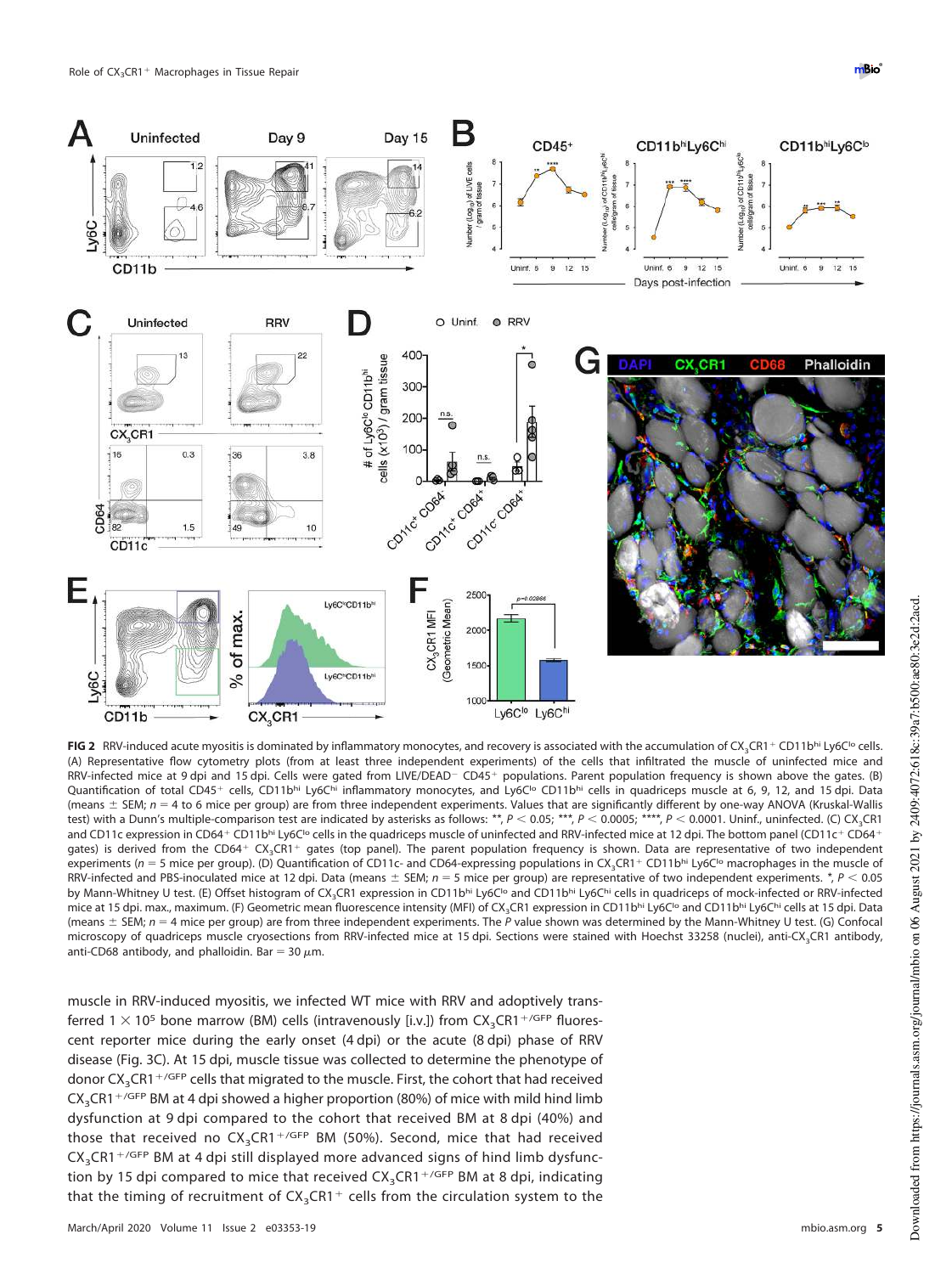![](_page_5_Figure_1.jpeg)

<span id="page-5-0"></span>**FIG 3** CX<sub>3</sub>CR1 is important for muscle recovery and the establishment of tissue repair-associated macrophages. (A) RRV disease score in 21-day-old C57BL/6 and CX<sub>3</sub>CR1<sup>GFP/GFP</sup> (CX<sub>3</sub>CR1-deficient) mice infected with RRV T48 (10<sup>4</sup> PFU s.c.) or mock infected with PBS. Mice were monitored daily for signs of musculoskeletal dysfunction and loss of hind limb function. Data (means  $\pm$  SEM;  $n = 5$  mice per group) are from three independent experiments. \*,  $P < 0.05$  by one-way ANOVA and Dunnett's posttest. (B) Masson trichrome histochemical staining of paraffin-embedded quadriceps muscle sections from C57BL/6 and CX<sub>3</sub>CR1<sup>GFP/GFP</sup> mice infected with RRV T48 (10<sup>4</sup> PFU s.c.). The images ( $n = 4$  or 5 mice per group) are representative of three independent experiments. (C) Schematic description of adoptive transfer of 1  $\times$  10<sup>5</sup> CX<sub>3</sub>CR1<sup>+/GFP</sup> (CX3CR1 reporter) bone marrow (BM) cells to RRV-infected C57BL/6 mice at 4 dpi and 8 dpi. Quadriceps muscle was collected at 15 dpi. (D) Proportion of mice displaying clinical signs of RRV disease at 9 dpi and 15 dpi after adoptive transfer of CX<sub>3</sub>CR1<sup>+/GFP</sup> BM cells at 4 and 8 dpi and with no BM transfer (no BM). Data ( $n = 5$  in 4 dpi and 8 dpi BM groups;  $n = 6$ in RRV no BM group) are representative of two independent experiments. (E) Flow cytometry analysis of donor CX<sub>3</sub>CR1<sup>+/GFP</sup> BM cells recovered in the muscle tissue of RRV-infected C57BL/6 recipient mice following adoptive transfer at 4 dpi and 8 dpi. Representative gates show primary gating for GFP+ (donor BM) cells and CD64+ CX<sub>3</sub>CR1+ cells, from which CD163 and CCR2 gates were derived. The percentage of the parent population is shown in quadrant insets and representative of two independent experiments. (F) Percentage of CD163<sup>+</sup> CCR2<sup>-</sup> and CD163<sup>-</sup> CCR2<sup>+</sup> within the CD64<sup>+</sup> CX<sub>3</sub>CR1<sup>+</sup> donor (CX<sub>3</sub>CR1<sup>+/GFP</sup> BM) and host (C57BL/6) populations isolated from the muscle of RRV-infected C57BL/6 recipient mice following adoptive transfer of CX<sub>3</sub>CR1<sup>+/GFP</sup> BM at 4 dpi and 8 dpi. Data ( $n = 5$  mice per group) are representative of two independent experiments.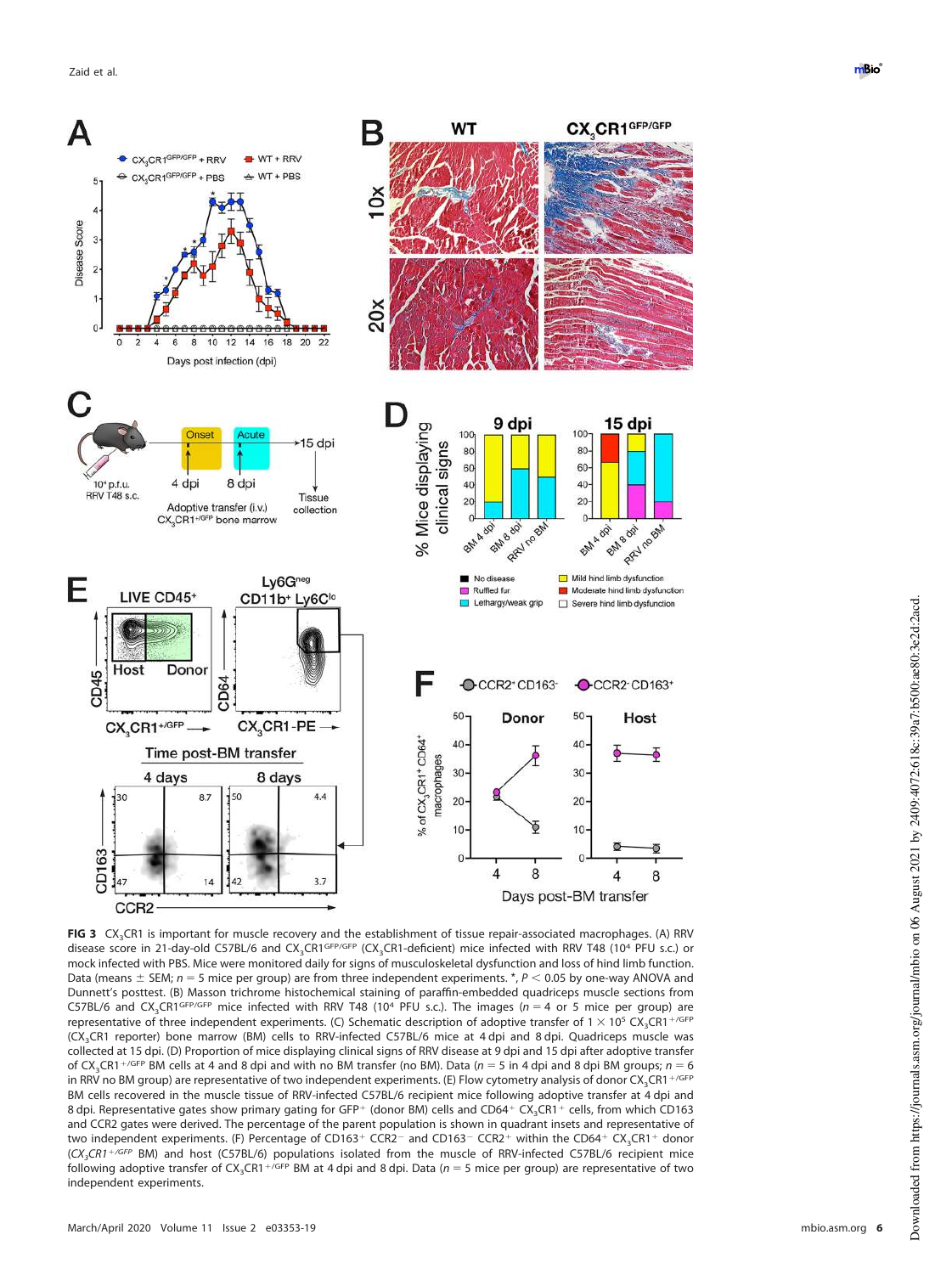site of acute inflammation may shape the outcome of resolution [\(Fig. 3D\)](#page-5-0). We then analyzed the  $CX_{3}CR1 + / GFP$  BM donor cells recovered from the muscle tissue of RRVinfected mice that received  $\text{CX}_3\text{CR1}^{\,+\,\}/\text{GFP}}$  at 4 and 8 dpi by flow cytometry and found a CD64<sup>+</sup> Ly6C<sup>1</sup>° donor (CX<sub>3</sub>CR1<sup>+/GFP</sup>) population at 15 dpi. Notably, within these donor  $CX<sub>3</sub>CR1<sup>+</sup> MP$ , a subset expressed CD163, a marker for alternatively activated (or M2-like) macrophages [\(Fig. 3E\)](#page-5-0), and low levels of CCR2, a receptor for CCL2 [\(30\)](#page-16-6). Interestingly, BM cells transferred at 8 dpi comprised a higher proportion of CD163<sup>+</sup> CCR2<sup>-</sup> MP compared to those transferred at 4 dpi, while the expression of CD163 and CCR2 in host  $CD64+ CX_3CR1+$  muscle MP remained unchanged [\(Fig. 3F\)](#page-5-0).

**Modulation of inflammatory monocyte infiltration using microparticles ameliorates disease and promotes accumulation of muscle CX3CR1**- **macrophages.** Since our findings indicate that monocytes recruited at 8 dpi are more likely to convert to a  $\textsf{CX}_3\textsf{CR1}^+$  phenotype and could promote tissue repair, we asked whether modulating the infiltration of inflammatory monocytes up until 8 dpi would favor the accumulation of this MP subset in the muscle as inflammation resolves. We used immune-modifying microparticles (IMP) that were shown to alter IM infiltration and limit IM-induced tissue damage in a model of WNV encephalitis. IMP are negatively charged, submicrometer microparticles with high avidity for the scavenger receptor MARCO (macrophage receptor with collagenous structure) expressed on the surfaces of inflammatory monocytes. Phagocytosis of IMP by IM is followed by their sequestration in the spleen, thereby significantly reducing the number of IM immigrating into the site of inflammation [\(23\)](#page-15-22). IMP were administered intraperitoneally (i.p.) to WT RRV-infected mice daily from 4 dpi to 8 dpi, and the mice were monitored daily for disease. IMP treatment significantly reduced disease signs, with mice developing milder hind limb dysfunction by 9 dpi and recovering faster than their untreated counterparts [\(Fig. 4A\)](#page-7-0). Confocal microscopy showed reduced  $Ly6C<sup>+</sup>$  and  $CD11b<sup>+</sup>$  cell infiltration in the quadriceps muscle of IMP-treated mice by 9 dpi [\(Fig. 4B\)](#page-7-0). Interestingly, IMP-mediated modulation of IM infiltration had no effect on RRV replication in the muscle at the preacute (5 dpi), onset (7 dpi), acute (9 dpi), or recovery (15 dpi) phase of the disease [\(Fig. 4C\)](#page-7-0). In addition, mRNA expression of matrix metalloproteinases (MMP) Mmp2 was significantly upregulated at 9 and 15 dpi in IMP-treated mice compared to untreated RRV mice, and expression of Mmp9 and Mmp12 was significantly higher at 9 dpi in IMP-treated mice [\(Fig. 4D\)](#page-7-0). Next, we asked whether IMP treatment affected local proinflammatory cytokine production. At 9 and 15 dpi, there was no difference in the levels of CCL2 or tumor necrosis factor alpha  $(TNF-\alpha)$  protein in the muscle of IMPtreated mice compared to untreated mice, but gamma interferon (IFN- $\gamma$ ) was significantly reduced in the tissue of IMP-treated mice at 9 dpi, but not 15 dpi [\(Fig. 4E\)](#page-7-0). To assess the difference in myofiber damage and regeneration between IMP-treated and untreated mice, muscle cryosections were immunolabeled for desmin, a marker specific for regenerating myofibers, and phalloidin, which labels all myofibers [\(Fig. 4F\)](#page-7-0). Quantification of desmin-expressing myofibers revealed a significantly higher desmin expression in IMP-treated mice compared to untreated mice [\(Fig. 4G\)](#page-7-0), and this difference was not seen in actin-labeled myofibers, indicating a higher proportion of regenerating myofibers in the muscle of IMP-treated mice.

**Modulation of CD11bhi Ly6Chi IM using IMP enhances the establishment of CX<sub>3</sub>CR1<sup>+</sup> MP in the muscle.** Having showed that CX<sub>3</sub>CR1<sup>+</sup> MP established after 8 dpi were important for muscle tissue repair, we asked whether IMP treatment was associated with an increase in the number or proportion of  $\text{CX}_3\text{CR1}^+$  MP in the muscle during resolution. At 15 dpi, the CD11bhi Ly6Chi IM infiltrate was reduced in the muscle of IMP-treated mice, but no difference in the number of CD11bhi Ly6C<sup>Io</sup> cells was observed [\(Fig. 5A](#page-9-0) and [B\)](#page-9-0). However, the proportion of  $CX_{3}CR1^{+}$  cells within the CD11b<sup>hi</sup> Ly6C<sup>Io</sup> population was significantly higher in IMP-treated mice [\(Fig. 5C\)](#page-9-0), and CD11bhi Ly6Clo MP displayed higher surface CX<sub>3</sub>CR1 expression in the muscle of IMP-treated mice [\(Fig. 5D\)](#page-9-0). IMP treatment did not affect the number of CD4<sup>+</sup>, CD8<sup>+</sup>, and  $\gamma \delta$  T cell receptor-positive ( $\gamma\delta$ TCR<sup>+</sup>) T cells, NK cells, neutrophils, and dendritic cells in the muscle tissue of RRV-infected mice at 9 dpi (see Fig. S1 in the supplemental material)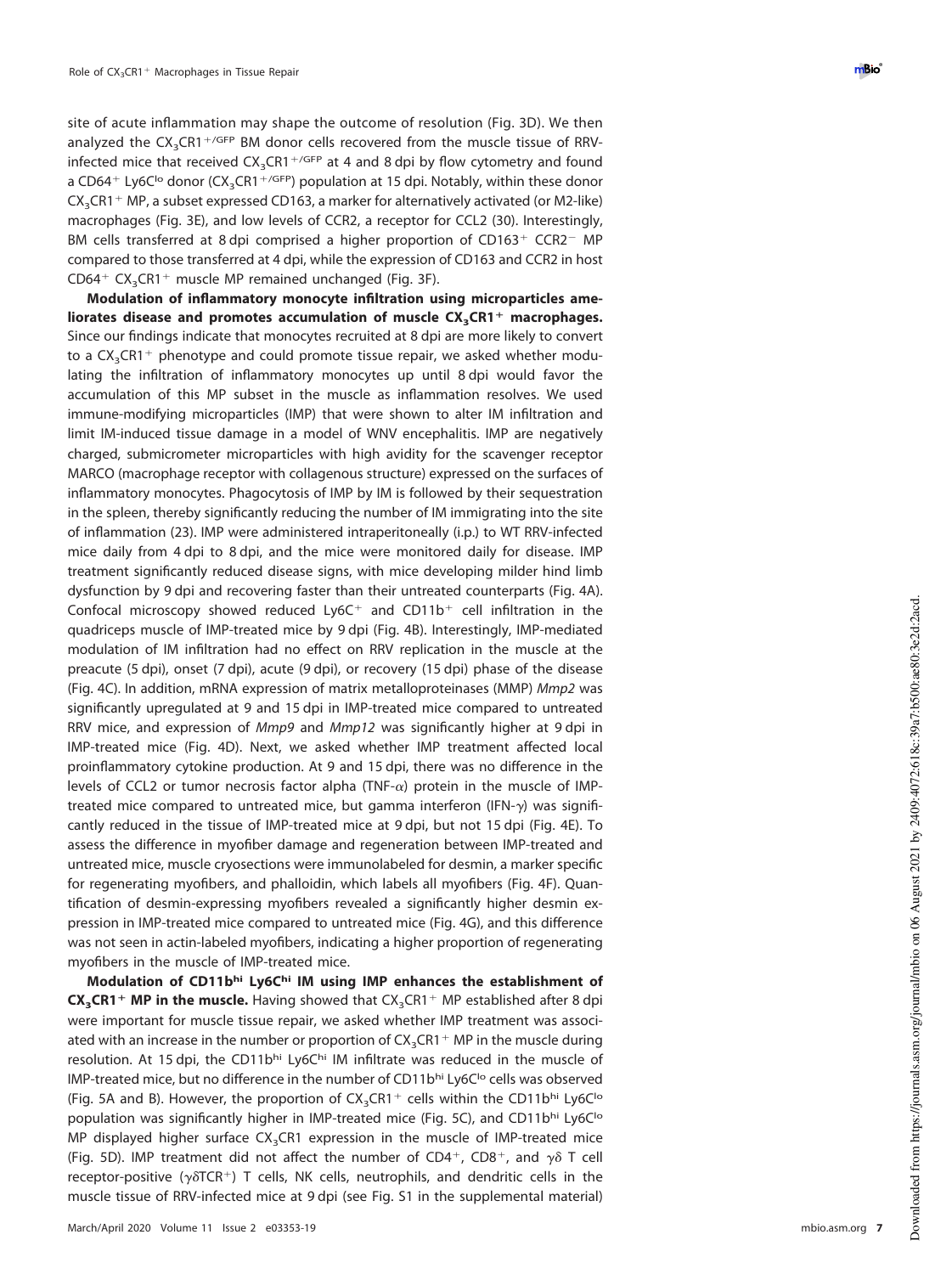![](_page_7_Figure_1.jpeg)

<span id="page-7-0"></span>**FIG 4** Treatment of RRV-infected mice with immune-modulating microparticles (IMP) ameliorates RRV disease and reduces quadriceps muscle damage. (A) Clinical score monitoring of RRV-infected mice treated with IMP (15 mg/kg i.p.) or vehicle (PBS) starting at 4 dpi and daily until 8 dpi.  $^*$ , P < 0.05 by one-way ANOVA with Holm-Sidak correction. Data (means  $\pm$  SEM;  $n = 5$ mice per group) are from three independent experiments. (B) Confocal microscopy of quadriceps muscle cryosections from RRV-infected mice treated with IMP (RRV + IMP) or vehicle (RRV) at 9 dpi. Bars = 20  $\mu$ m. (C) Quantification of RRV viral load in the quadriceps muscle of RRV-infected mice treated with IMP (RRV-IMP) or vehicle (RRV) at 5, 7, 9, and 15 dpi. Data (means  $\pm$ SEM) are expressed as plaque-forming units ( $log_{10}$  PFU) per gram of tissue. Values that are not significantly different (ns) by Mann-Whitney U test ( $P < 0.05$ ) are indicated. Data (means  $\pm$  SEM; n = 5 mice per group) are from two independent experiments. N.D, not determined. (D) Tissue mRNA expression of matrix metalloproteinases Mmp2, Mmp9, and Mmp12 in the quadriceps of RRV-IMP or RRV mice at 9 dpi and 15 dpi. Data (means  $\pm$  SEM;  $n = 5$  mice per group; three independent experiments) were normalized to Gapdh and shown as fold change relative to uninfected tissue. Values that are significantly different by one-way ANOVA and Dunnett's posttest are indicated by asterisks as follows:\*,  $P < 0.05$ ; \*\*,  $P < 0.01$ . Values that are not significantly different (n.s.) are indicated. (E) Total CCL2, IFN- $\gamma$ , and TNF- $\alpha$  protein concentration in quadriceps homogenates from RRV-IMP, RRV, and uninfected (PBS) mice at 9 dpi and 15 dpi. Data (means  $\pm$  SEM;  $n = 4$  or 5 mice per (Continued on next page)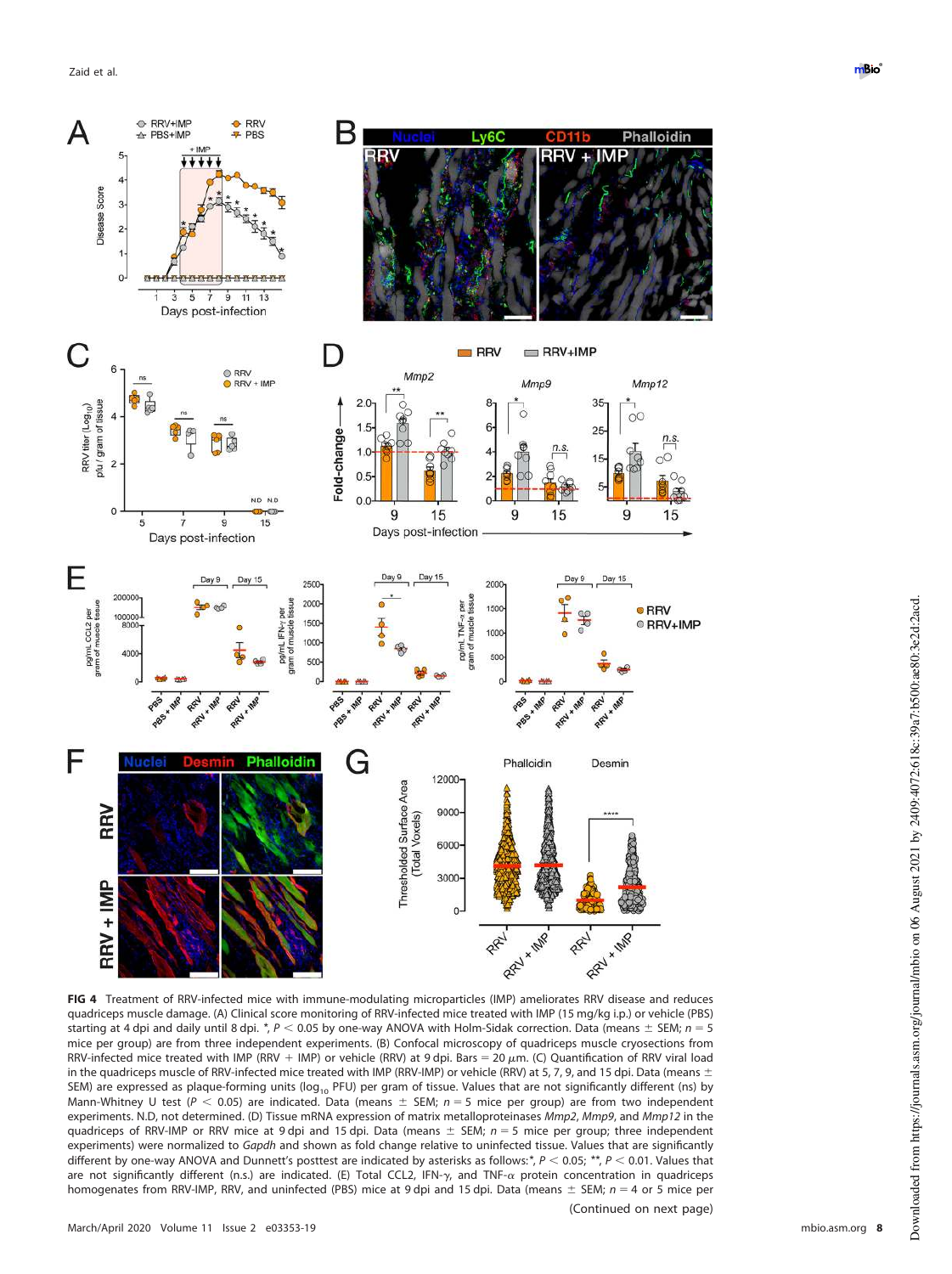and had no effect on T cell and NK cell activation (Fig. S2). In addition, confocal microscopy confirmed that  $CX_3CR1^+$  macrophages were more abundant around the muscle fibers of IMP-treated mice at 15 dpi [\(Fig. 5E\)](#page-9-0), and Masson trichrome histochemical staining showed more severe tissue damage and collagen deposition at 15 dpi in untreated, RRV-infected mice compared to IMP-treated mice [\(Fig. 5F\)](#page-9-0).

**Modulation of IM infiltration alters the transcriptional profile of infiltrating monocytes and tissue MPs upon resolution.** Next, we asked whether IMP treatment functionally altered IM during the acute phase and whether this change subsequently altered  $\text{CX}_3\text{CR1}^+$  MP at a transcriptional level during resolution. We isolated CD11bhi Ly6Chi IM from the muscle tissue of RRV-infected mice treated with IMP (or vehicle) at 9 dpi and performed differential gene expression (DGE) and pathway activation analysis using a Nanostring array [\(Fig. 6A\)](#page-11-0). Analysis revealed that 34 genes were differentially expressed ( $P < 0.05$ ) in IM isolated from the muscle of IMP-treated mice compared to those isolated from untreated mice at 9 dpi [\(Fig. 6B\)](#page-11-0). Modulation of IM using IMP was associated with the downregulation of 29 genes during the acute phase, including Cxcl10, Tnf, Cxcl5, Nos2, Il1b, and Nlrp3, whereas 5 genes were found to be upregulated in muscle IM isolated from IMP-treated mice, including Trem2, Tgfb3, and C1qa [\(Fig. 6B\)](#page-11-0). Pathway activation analysis revealed that inflammatory response, immune response, and cytokine activity pathways were strongly activated in IM isolated from the muscle of untreated, RRV-infected mice compared to those isolated from IMP-treated mice, indicating a shift away from the proinflammatory profile found in acute RRV-induced muscle inflammation [\(Fig. 6C\)](#page-11-0). Next, we asked whether IMP treatment of RRV-infected mice subsequently led to a skewed transcriptional profile of  $CX_{3}CR1^{+}$  macrophages in the resolution phase at 15 dpi. We sorted  $\text{CX}_3\text{C}\text{R}1^+$  CD11b<sup>hi</sup> Ly6C<sup>I</sup>o MP from the muscle RRV-infected mice and found that IMP treatment was associated with a significant downregulation of Ccl2, Tnfa, and Nos2 gene expression compared to  $CX_{3}CR1^{+}$  MP isolated from the muscle of untreated mice [\(Fig. 6D\)](#page-11-0). Interestingly, the expression of Arg1, a gene typically associated with M2-polarized macrophages, was also significantly downregulated in  $\text{CX}_3\text{CR1}^+$  MP isolated from the muscle of IMP-treated mice at 15 dpi [\(Fig. 6D\)](#page-11-0).

# **DISCUSSION**

Arthritis and myositis caused by arboviruses are debilitating for a large portion of the affected populations [\(1,](#page-15-0) [31\)](#page-16-7), and in the absence of an effective vaccine, the only available approaches are palliative solutions using nonsteroidal anti-inflammatory drugs. Here, using a mouse model of RRV-induced myositis, we showed that muscle tissue inflammation follows a bimodal inflammatory process driven by CD11bhi Ly6Chi inflammatory monocytes (IM), culminating in a recovery phase associated with the establishment of a CX<sub>3</sub>CR1<sup>+</sup> CD11bhi Ly6C<sup>1</sup>o macrophage (MP) population. Development of the latter, concomitant with muscle tissue repair, was consistent with an M2-like, repair-promoting macrophage phenotype.

It was previously shown that alternatively activated, or M2-like MP could promote muscle tissue regeneration in sterile injury models [\(32,](#page-16-8) [33\)](#page-16-9), and  $CX<sub>3</sub>CR1$  deficiency was associated with impaired muscle tissue repair [\(34\)](#page-16-10), in line with our observations that recovery of muscle tissue integrity was delayed in  $CX<sub>3</sub>CR1$ -deficient mice infected with RRV—though it must be noted that in the context of sterile muscle injury, regeneration was not solely dependent on  $\text{CX}_3\text{C}\text{R}1^+$  MP [\(35\)](#page-16-11). During viral infection, tissue damage and subsequent repair is accompanied by the differential temporal deployment of a

### **FIG 4** Legend (Continued)

group) are from two independent experiments. *\*, P* < 0.05 by one-way ANOVA and Dunnett's posttest. (F) Confocal microscopy of quadriceps muscle cryosections of RRV-IMP and RRV mice at 15 dpi. Sections were stained with Hoechst 33258 (nuclei), anti-desmin antibody, and phalloidin. The images shown are representative images (four mice per group and two independent experiments). Bars = 50  $\mu$ m. (G) Quantification of desmin-positive phalloidin-positive myofibers in 30- $\mu$ m-thick cryosections of quadriceps muscle from RRV-IMP or RRV mice at 15 dpi. 3D voxel thresholding analysis was used to quantify expression of desmin on myofibers. Data (means  $\pm$  SEM;  $n = 3$  mice per group) are from two independent experiments. \*\*\*,  $P < 0.0001$  by Mann-Whitney U test.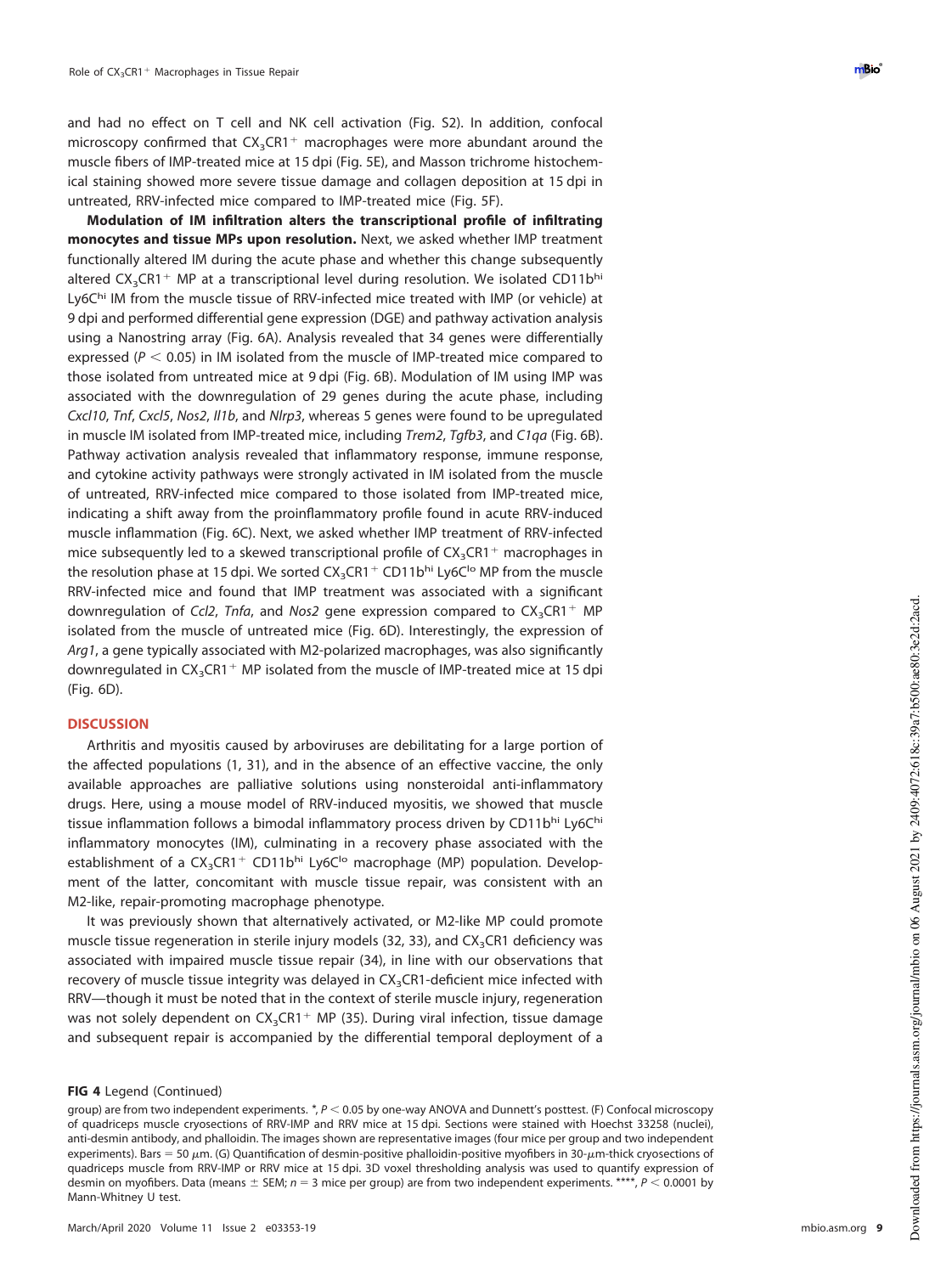![](_page_9_Figure_1.jpeg)

<span id="page-9-0"></span>FIG 5 IMP treatment of RRV-infected mice promotes the establishment of CX<sub>3</sub>CR1<sup>+</sup> macrophages associated with muscle tissue repair upon recovery. (A) Representative flow cytometry plots with gating of CD11bhi Ly6Chi inflammatory monocytes (IM) and CX<sub>3</sub>CR1<sup>+</sup> CD11b<sup>hi</sup> Ly6C<sup>I</sup><sup>o</sup> macrophages (MP) in infected quadriceps tissue of RRV-infected mice (RRV) and RRV-infected, IMP-treated mice (RRV-IMP) at 15 dpi. The parent population frequency is shown in the gates. Data (means  $\pm$  SEM;  $n = 4$  or 5 mice per group) are from three independent experiments. (B) Numbers of CD11bhi Ly6Chi and CD11bhi Ly6C<sup>1</sup> cells in the quadriceps of RRV and RRV-IMP mice at 15 dpi. Data (means  $\pm$  SEM; n = 4 or 5 mice per group) are from three independent experiments. \*, P < 0.05 by Mann-Whitney U test; n.s., not significantly different by Mann-Whitney U test. (C) Percentage of  $CX_3CR1^+$  cells within the CD11bhi Ly6C<sup>lo</sup> population in the quadriceps of RRV and RRV-IMP mice at 15 dpi. Data (means  $\pm$  SEM;  $n = 5$  mice per group) are from three independent experiments. \*\*,  $P < 0.01$  by Mann-Whitney U test. (D) Histogram overlay of CX<sub>3</sub>CR1 fluorescence intensity in CD11bhi Ly6C<sup>1</sup>o cells isolated from the quadriceps muscle of RRV and RRV-IMP mice. (Right) Geometric mean fluorescence intensity (MFI) of CX<sub>3</sub>CR1 expression in CD11bhi Ly6C<sup>Io</sup> cells in the quadriceps of RRV and RRV- IMP mice at 15 dpi. Data (means  $\pm$  SEM;  $n = 5$  mice per group) are from three independent experiments.

(Continued on next page)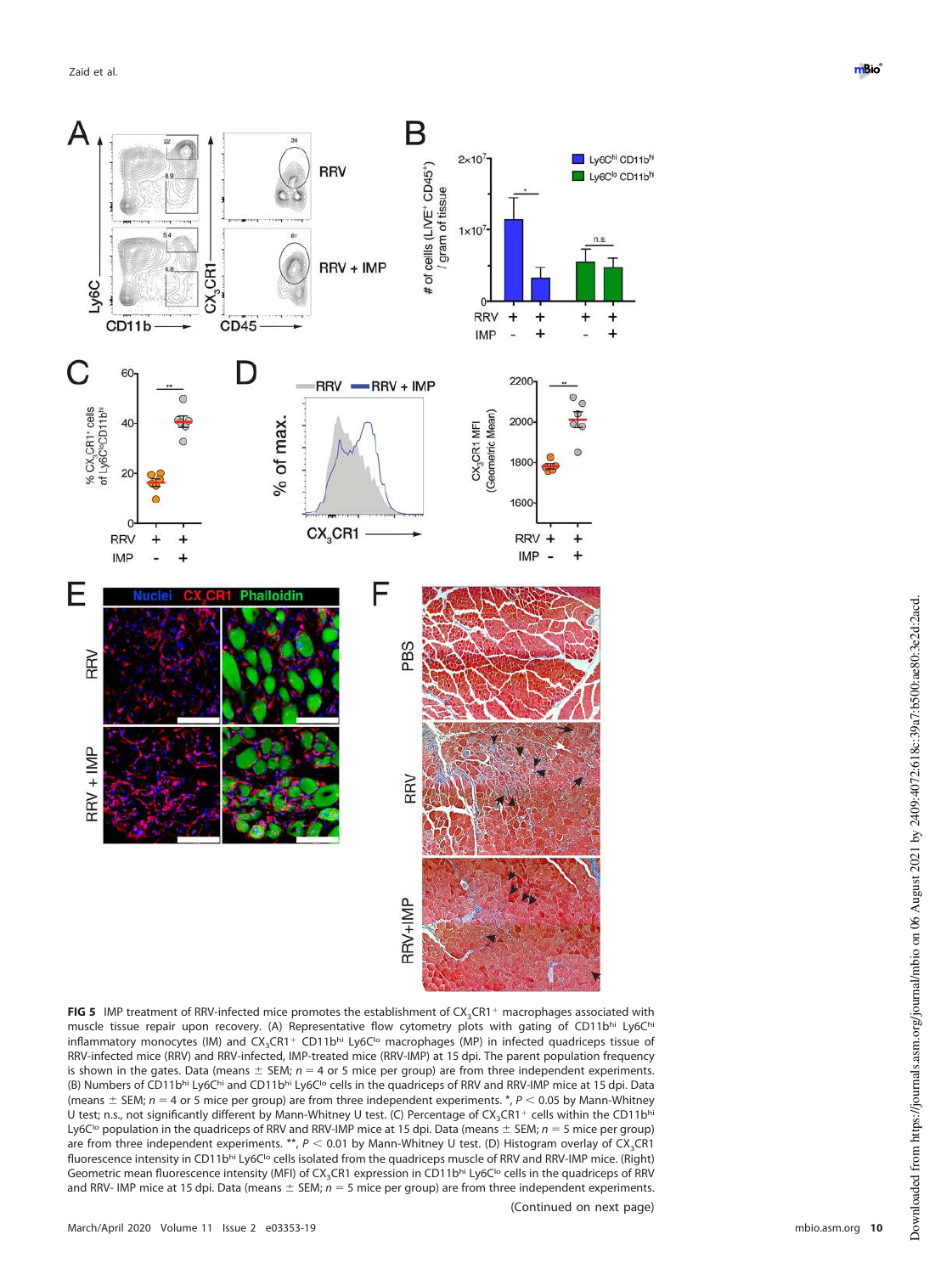wide range of soluble factors required to eradicate and resolve infection as well as the influx of various cellular elements of both adaptive and innate responses, complicating this process considerably. It was previously shown that monocytes/macrophages were the main drivers of inflammation in RRV disease (RRVD), and clodronate-liposome depletion helped alleviate tissue infiltration [\(10\)](#page-15-9). However, this study did not explore the role played by MP in muscle tissue repair, and it has since been shown that clodronate-mediated monocyte/macrophage lineage depletion is associated with impaired muscle tissue regeneration [\(36\)](#page-16-12), indicating that broad depletion of this lineage would likely result in the removal of both inflammatory and reparative populations. Thus, in a viral setting, this may reduce inflammation but may impede virus clearance and in turn delay tissue restoration/repair. This is corroborated by a study showing that CCR2<sup>+</sup> monocytes were essential in controlling RRV infection in a type I IFN-dependent manner, providing evidence that IM are required in the early stages to limit excessive viral replication, despite their role in inducing tissue damage and, incidentally, trafficking virus to distant anatomical sites [\(11\)](#page-15-10). The role of M2-like MP in tissue repair and regeneration has been the focus of several studies [\(19,](#page-15-18) [31,](#page-16-7) [37,](#page-16-13) [38\)](#page-16-14); however, few studies have focused on inflammation resulting from viral infections. Characterization of M2 like MP has identified key markers such as Chi3l3/Ym1, Relma, II10, and Tgfb, although more comprehensive panels of specific markers have been established recently [\(39,](#page-16-15) [40\)](#page-16-16). Our data indicate that the timing of monocyte recruitment to the site of inflammation in RRV-induced myositis is critical for the subsequent accumulation of M2-like  $\text{CX}_3\text{CR1}^+$ MP during recovery. Monocyte recruitment to the muscle during the acute phase of inflammation (8 dpi) resulted in the accumulation of CD163<sup>+</sup> CCR2<sup>-</sup> macrophages, in contrast to those recruited during the preacute phase (4 dpi). This suggested that targeting IM infiltration during onset and peak disease could be beneficial should it promote the accumulation of tissue repair-associated MP in the muscle.

In some disease settings, the initial IM inflammation is pathogenic and can be modulated using immune-modifying microparticles, or IMP, to ameliorate disease outcome. IMP have been shown to limit IM-driven brain inflammation caused by WNV, a mosquito-borne flavivirus, and this effect was also observed in experimental models of inflammatory bowel disease and ischemia-reperfusion injury [\(41\)](#page-16-17) and more recently in a model of herpes simplex virus keratitis [\(42\)](#page-16-18). RRV-infected mice treated with IMP in the early phase of muscle inflammation (4 dpi to 8 dpi) had significantly reduced clinical scores (e.g., hind limb dysfunction, foot dragging) and muscle tissue damage. IMP treatment reduced the number of IM infiltrating into the muscle tissues in the acute phase without affecting the number or activation state of other immune cells found in the tissue. Of note, administration of IMP from 7 dpi alone was less effective in ameliorating disease compared to the 4 dpi to 8 dpi, 5-day regimen (see Fig. S3 in the supplemental material), reinforcing the notion that the timing of modulation is critical. Importantly, IMP treatment did not increase the viral load in the muscle tissue, which may be because IMP treatment did not prevent all IM from immigrating into the virus-infected tissue. The number of IM recorded at the inflammatory focus in IMPtreated mice varies between 25% [\(Fig. 5B\)](#page-9-0) and 50% [\(23\)](#page-15-22) of those seen in untreated mice, suggesting that IMP treatment is tunable, but that antiviral IM that migrate to the muscle in the early phase during IMP treatment may be sufficient to control the viral load. Therefore, the optimal timing of IMP treatment may be confined to the preacute phase of inflammation (e.g., up until 8 dpi), after which time monocytes recruited to the muscle are transcriptionally programmed to convert to  $CX_{3}CR1+ MP$ .

#### **FIG 5** Legend (Continued)

\*\*,  $P < 0.01$  by Mann-Whitney U test. (E) Immunofluorescence staining of muscle tissue cross-sections (14- $\mu$ m) RRV and RRV-IMP mice at 15 dpi. Sections were stained with Hoechst 33258 (nuclei), anti-CX <sup>3</sup>CR1 antibody, and phalloidin. Bars = 40  $\mu$ m. (F) Masson trichrome immunohistochemical staining of paraffin-fixed sections of quadriceps muscle from uninfected (PBS), RRV-infected, and RRV-infected, IMP-treated C57BL/6 mice at 15 dpi. Black arrows denote fibrotic myofibers and collagen deposition. Data (means  $\pm$  SEM;  $n = 4$  mice per group) are from two independent experiments.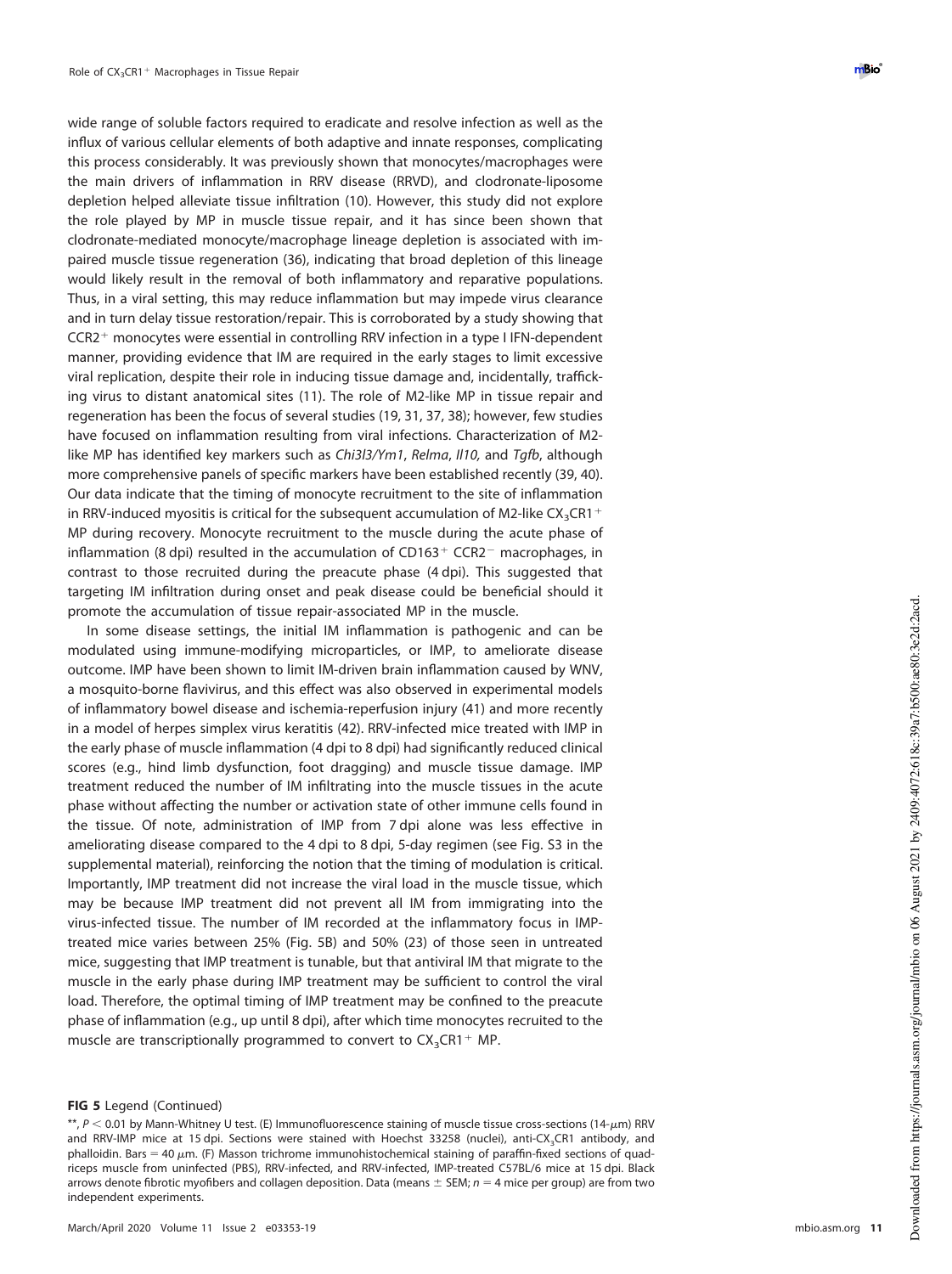![](_page_11_Figure_1.jpeg)

<span id="page-11-0"></span>**FIG 6** IMP treatment alters the transcriptional profile of CD11bhi Ly6Chi IM and CX<sub>3</sub>CR1+ CD11bhi Ly6C<sup>1</sup>o MP. (A) Schematic describing the isolation of CD11bhi Ly6Chi IM at 9 dpi and CX<sub>3</sub>CR1+ CD11bhi Ly6Clo MP at 15 dpi from the quadriceps muscle of RRV-infected, and RRV-infected, IMP-treated mice. Cells were isolated by magnetically activated cell sorting (MACS) at 9 dpi or by fluorescence-activated cell sorting (SORT) at 15 dpi for Nanostring analysis using the Mouse Inflammation gene set or by qRT-PCR. Cells isolated from quadriceps (six mice per group) were pooled into three duplicates; data are representative of two independent experiments. (B) Heatmap showing differentially expressed genes in CD11bhi Ly6Chi IM isolated from the muscle of RRV and RRV-IMP mice at 9 dpi. Data are target gene expression relative to housekeeping gene expression panel, and heat map coloring is based on row z-score. Data points represent two pooled C57BL/6 WT mice. Hierarchical clustering is unsupervised. Counts were normalized and log<sub>2</sub> transformed, P values above P = 0.05 (two-tailed *t* test) were excluded from the analysis. (C) Heatmap showing pathway activation using unsupervised hierarchical clustering in CD11bhi Ly6Chi IM isolated from the muscle of RRV and RRV-IMP mice at 9 dpi. Heatmaps were generated following normalization of digital RNA counts and z-transformed. P values above  $P = 0.05$  (two-tailed t test) were excluded from the analysis. (D) Quantitative real-time PCR analysis of Ccl2, Tnfa, Nos2, and Arg1 gene expression in CX<sub>3</sub>CR1+ CD11bhi Ly6C<sup>1</sup>o MP isolated from the muscle of RRV and RRV-IMP mice at 15 dpi. Data are expressed as fold change mRNA expression relative to normalized housekeeping gene expression. Data (four to six mice; data for two mice pooled for each sample) are representative of two pooled independent experiments. \*,  $P$  < 0.05 by Mann-Whitney U test.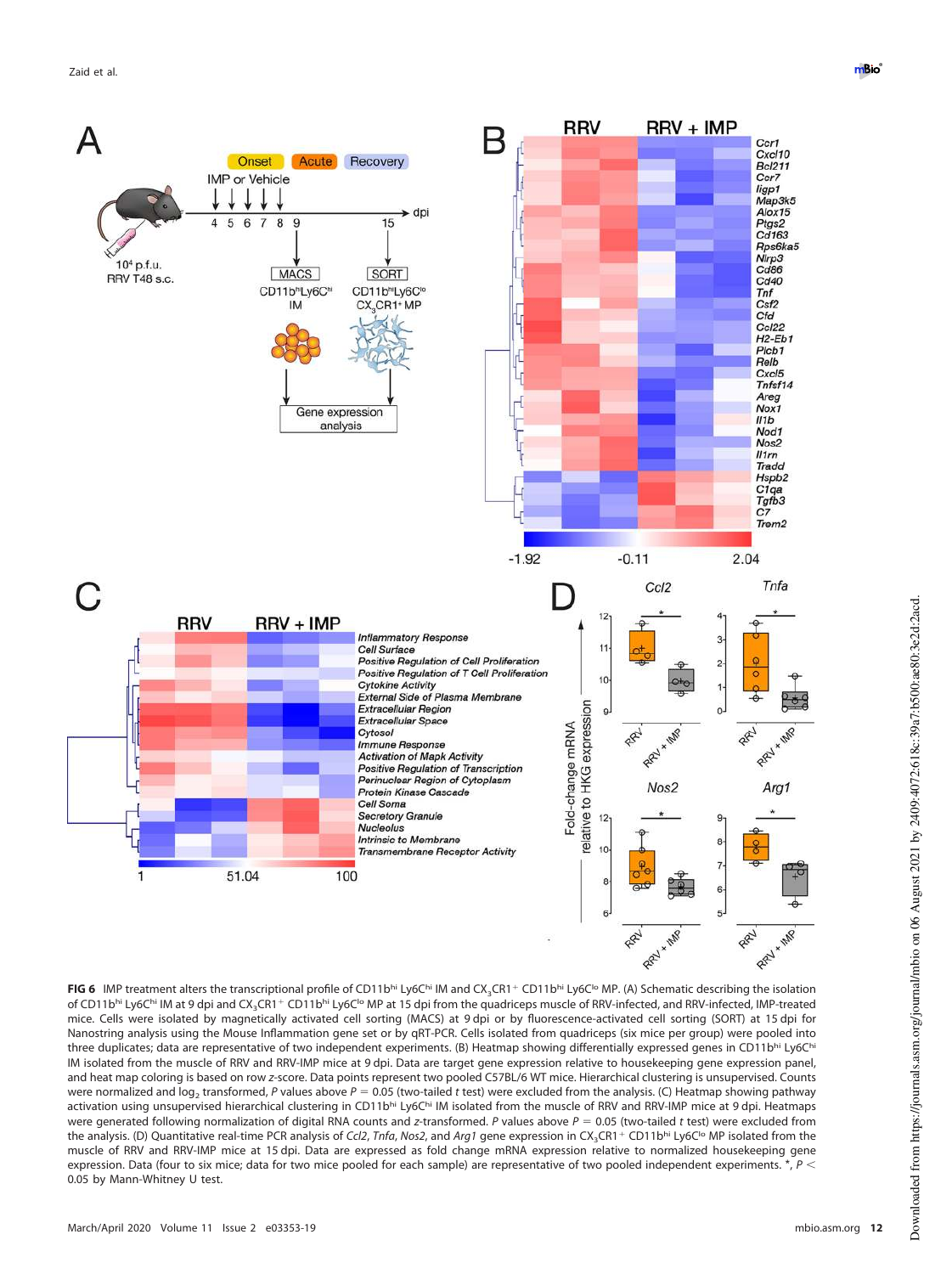In this study, IMP treatment was associated with increased formation of  $CX_{3}CR1+$ MP in the muscle, and this was accompanied by improved tissue regeneration. In contrast, the effect of IMP modulation was milder on the local production of proinflammatory CCL2 and TNF- $\alpha$ , suggesting that infiltrating cells other than those targeted by IMP may be contributing to the proinflammatory environment. IMP treatment lead to an upregulation of matrix metalloproteinase (MMP) *Mmp2, Mmp9* and *Mmp12;* MMPs are essential for tissue remodeling and are activated at different stages following tissue injury [\(43](#page-16-19)[–](#page-16-20)[45\)](#page-16-21), suggesting that the reduction in IM infiltration as a result of IMP modulation in turn helps local tissue microenvironment regulate transcriptional activity to promote tissue repair.

CX <sup>3</sup>CR1 expression regulates all stages of macrophage development and is a classical marker for patrolling monocytes, intestinal macrophages, and microglia [\(46,](#page-16-22) [47\)](#page-16-23). As a key marker of microglia,  $\mathsf{CX}_3\mathsf{C}\mathsf{R}$ 1 is critical in the regulation of inflammatory processes in the brain [\(48,](#page-16-24) [49\)](#page-16-25), and it is generally understood that M2-like, tissue repair-associated macrophages express CX<sub>3</sub>CR1 [\(17,](#page-15-16) [37\)](#page-16-13) and depend on IL-4 and IL-10, both key effectors of M1-to-M2 monocyte transition [\(50,](#page-16-26) [51\)](#page-16-27). We show that over the course of RRV disease, the tissue microenvironment shifts from an acute, proinflammatory milieu mediated by high Ccl2, Cxcl10, Nos2, and Tnfa expression toward a tissue repair environment during resolution where II10, Tgfb, and Mmp12 expression is prominent, suggesting that muscle  $CX_3CR1+$  MP are formed in a local M2-like tissue microenvironment during resolution. M2-like macrophages have previously been characterized by their expression of arginase gene Arg1 [\(39,](#page-16-15) [40\)](#page-16-16), but in RRV-induced myositis, two studies showed that specific depletion of Arg-1-expressing myeloid cells enhanced viral clearance and reduced pathology [\(52,](#page-16-28) [53\)](#page-16-29), and our findings showing that Arg1 mRNA is highly expressed in the muscle during the acute phase of the disease (6 to 9 dpi) are consistent with these findings. Importantly, our data also show  $Arg1$ mRNA expression is downregulated in  $CX_3CR1^+$  MP isolated from the muscle of IMP-treated mice at 15 dpi, thus highlighting the possibility that IMP may promote the local expansion of tissue repair-associated macrophages by indirectly dampening Arg1 expression in these cells.

Transcriptional analysis of infiltrating IM in the acute phase (9 dpi) revealed that IMP helped dampen proinflammatory II1b, Nos2, Tnfa, NIrp3, and Csf2 expression, which have all been shown to be important host factors in alphavirus-induced disease, thus contributing to a shift against proinflammatory pathways associated with acute inflam-mation [\(54](#page-16-30)[–](#page-16-31)[58\)](#page-16-32). Of note, IFN- $\gamma$ -induced Cxcl10 gene expression was downregulated in IM isolated from the muscle of IMP-treated mice, and together with the reduced IFN- $\gamma$ protein levels we observed in the muscle, our data point toward an important role for IFN- and CXC chemokine ligand 10 (CXCL10)-CXC chemokine receptor 3 (CXCR3) pathways in RRV-induced myositis.

Gene expression of  $CX_3CR1+MP$  isolated from the muscle of IMP-treated mice in the recovery phase (15 dpi) was consistent with an M2-like phenotype, with reduced Tnfa, Ccl2, and Nos2 expression compared to  $CX_3CR1+ MP$  isolated from untreated mice. Taken together, these data strongly suggest that modulation of IM during the acute phase of the disease not only reduces IM tissue infiltration but also shapes the transcriptional program of CX<sub>3</sub>CR1<sup>+</sup> MP toward an M2-like, tissue repair-promoting phenotype. This is important because M2-polarized macrophages have been shown to promote skeletal muscle regeneration by stimulating muscle progenitor cells to com-mit to myocyte differentiation [\(32,](#page-16-8) [33\)](#page-16-9) and our work indicates that M2-like  $\text{CX}_3\text{CR1}^+$  MP may likewise be implicated in this process, though further studies are needed to establish a link between MP and myocyte differentiation in RRV myositis.

In arthritogenic alphavirus-induced myositis, muscle MPs may commit to a distinct M2-like transcriptional program in the wake of acute, IM-driven tissue inflammation, allowing their establishment and maintenance after viral clearance and resolution of inflammation. Our data also show that timely modulation of IM infiltration not only abates monocyte infiltration and tissue damage but may enable a transcriptional program that facilitates the accumulation of M2-like  $CX_{3}CR1^{+}$  MP during resolution. In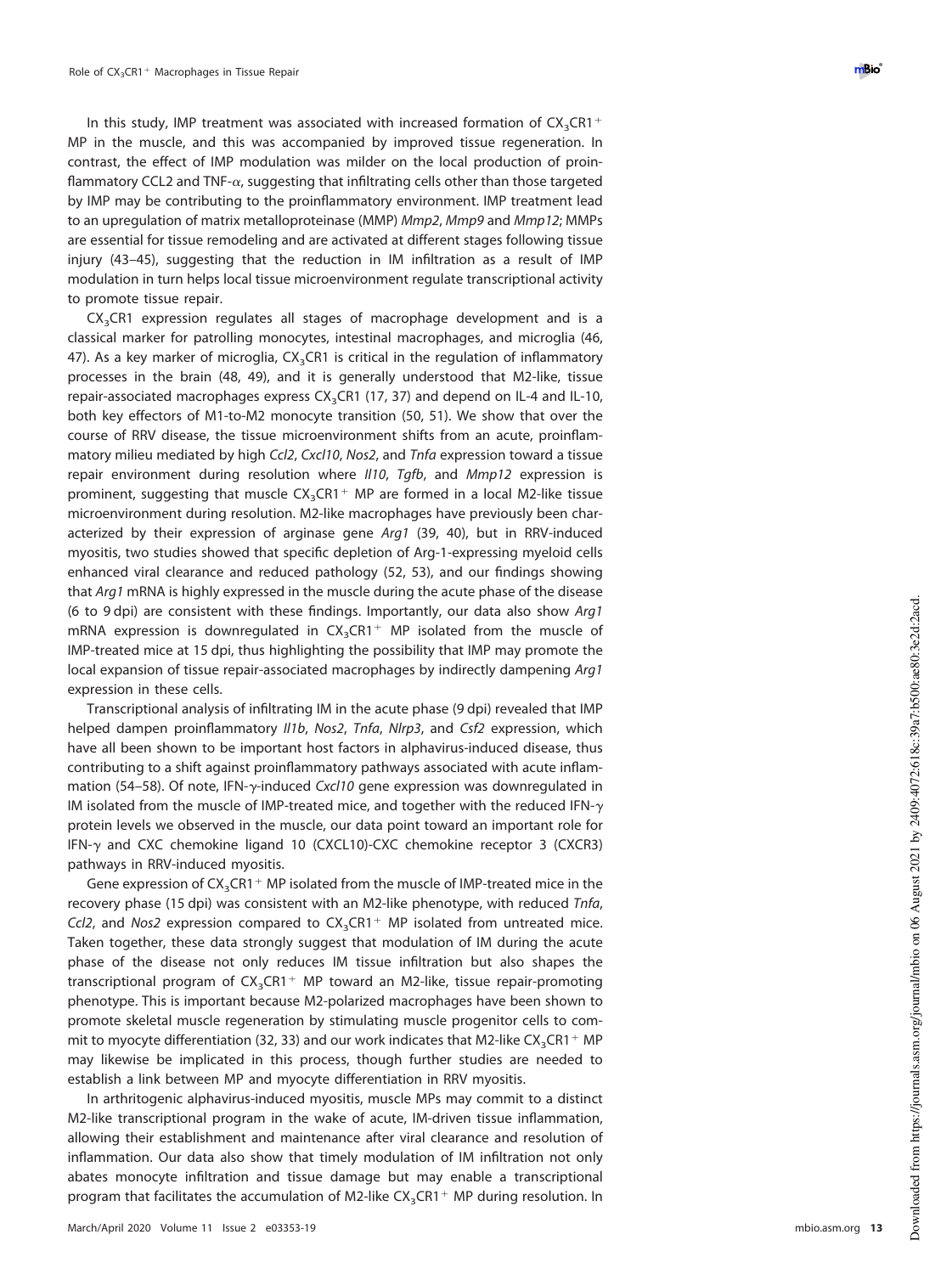conclusion, as systemic depletion of inflammatory monocytes is neither desirable given their importance in viral clearance—nor practical from a clinical perspective, our work complements current knowledge by showing that proinflammatory properties of specific immune cell subsets can be modulated using particles such as IMP to reduce inflammation and enhance tissue repair.

# **MATERIALS AND METHODS**

**Mice and infections.** Animal experiments were approved by the Animal Ethics Committee of Griffith University (AEC GLY06/13, GLY19/17, and GLY06/18). All procedures involving animals conformed to the Australian Code of Practice for the Care and Use of Animals for Scientific Purposes [\(59\)](#page-16-33). Wild-type C57BL/6 mice were obtained from the Animal Resource Centre (Perth, Australia), csf1reGFP reporter mice were purchased from the University of Queensland, and CX<sub>3</sub>CR1<sup>+/GFP</sup> mice were obtained from the University of Melbourne. Mice were housed and bred in the Bioscience Resource Facilities of Griffith University (Gold Coast, Australia). For the Ross River virus (RRV) mouse model, 21 day-old C57BL/6 male and female mice, of equal distribution, were inoculated subcutaneously (s.c.) below the right forelimb with 10 <sup>4</sup> PFU of RRV in 50  $\mu$ l, and mock-infected mice were inoculated with 50  $\mu$ l of phosphate-buffered saline (PBS) diluent alone. Mice were scored according to a cumulative and progressive clinical disease matrix described previously as follows: 0 for no disease, 1 for ruffled fur, 2 for lethargy and weak hind limb grip, 3 for mild hind limb dysfunction (delicate walking on hind limbs and/or near loss of gripping ability), 4 for moderate hind limb dysfunction (labored walking pattern with splayed hind legs and loss of gripping ability), and 5 for complete loss of hind limb function (complete hind limb dragging and exclusive forelimb traction). Negatively charged, polylactic co-glycolic acid immune-modifying microparticles (IMP) (500-nm diameter) (Phosphorex, Hopkinton, MA, USA) were administered intraperitoneally (i.p.) (15 mg/kg of body weight) to C57BL/6 mice once daily from day 4 postinfection until day 8 postinfection, in a volume of 200  $\mu$ l of sterile PBS.

**Virus.** The T48 prototype strain of Ross River virus (isolated in Townsville, Queensland, Australia, in 1959 from Aedes vigilax mosquitoes [\[60\]](#page-16-34)) was generated via in vitro transcription of a Sacl-linearized pRR64 plasmid [\(61\)](#page-17-0) (established and provided by Richard Kuhn, Purdue University, USA) encoding the full-length T48 clone. After 10 consecutive passages in the brains of suckling mice [\(62\)](#page-17-1), the virus was passaged in Vero cells (ATCC CCL-81) twice to generate stocks that were later propagated in Vero cells for use in the RRV pathogenesis model as described previously [\(24\)](#page-16-0). The T48 strain is specifically mouse virulent, unlike other strains isolated elsewhere in Australia (e.g., RRV NB5092, from Nelson Bay, New South Wales) which displays no virulence in mice [\(63\)](#page-17-2). Virus was titrated by plaque assay on Vero cells and diluted to the required concentration (10<sup>4</sup> PFU) in sterile, endotoxin-free PBS for animal experiments.

**Flow cytometry.** Mice were euthanized at designated time points following RRV infection, and quadriceps tissue was harvested following transcardial perfusion with ice-cold PBS. Quadriceps muscles were weighed, minced, and digested in type IV collagenase (1 mg/ml in RPMI 1640 medium plus 2% fetal calf serum [RPMI + 2% FCS]; Worthington Biochemical Co., NJ, USA) supplemented with 1 mg/ml DNase type I (Sigma-Aldrich USA, Inc.) at 37°C for 1 h. Digested muscle was resuspended in RPMI + 10% FCS and successively filtered through 70- $\mu$ m and 30- $\mu$ m nylon meshes. Cells were washed in staining buffer (PBS with 2% FCS and 5 mM EDTA) and labeled with fluorochrome-conjugated antibodies from eBioscience (San Diego, CA, USA), BD Biosciences (San Jose, CA, USA), Biolegend (San Diego, CA, USA), or Santa Cruz Biotechnology (Dallas, TX, USA). Cells were blocked with CD16/32 antibody (2.4G2) and labeled with antibodies against mouse CD11b (M1/70), CD4 (RM.4-5), CD3 (17A2), CD8 (53.6-7), CD69 (H1.2F3), CD64 (X54-5/7.1), CCR6 (140706), NK1.1 (PK136), CD11c (N418), CD24 (M1/69), Ly6C (HK1.4), CD45 (30-F11),  $CX_{3}CR1$  (SAO11F11),  $\gamma\delta$  T cell receptor ( $\gamma\delta$ TCR) (GL-3), CCR2 (SA203G11), Ly6G (1A8), and CD163 (polyclonal goat IgG; Santa Cruz). Dead cells were excluded using LIVE/DEAD Near Infrared (Thermo Fisher, Australia) cell viability dye. Counting beads (Sphero calibration beads [catalog no. 556296; BD Biosciences]) were counted using a hemocytometer and added to each sample prior to acquisition. Cells were examined with a BD LSR II Fortessa instrument, and data were analyzed using FlowJo software (version 10.2; TreeStar, Inc.) and plotted using GraphPad Prism v8 (GraphPad Software, LLC).

Cell sorting and total RNA extraction. CX<sub>3</sub>CR1<sup>+</sup> CD11bhi Ly6C<sup>Io</sup> cells were sorted from homogenized quadriceps tissue from IMP-treated or vehicle-treated RRV-infected mice at 15 days postinfection (dpi). Muscle tissue was processed as described above and prepared for sorting in sorting buffer (RPMI + 10% FCS + 5 mM EDTA). Cells were sorted in a BD Aria III FACSSorter to a purity of 95 to 98% and collected in RNase-free Eppendorf tubes (gating strategy shown in Fig. S4 in the supplemental material). Alternately, CD11bhi Ly6Chi inflammatory monocytes were isolated from the muscle tissue of IMP-treated or vehicle-treated RRV-infected mice at 9 dpi by negative magnetic separation using a custom-designed magnetically activated cell sorting (MACS) Miltenyi monocyte isolation kit (catalog no. 130-100-629) supplemented with biotinylated anti-CD31 antibody. Single-cell suspensions were obtained from collagenase-digested muscle tissue, labeled with bead-conjugated antibodies, and passed through a Miltenyi MACS LS column. Total RNA was isolated from sorted cell pellets using iScript sample preparation buffer (Bio-Rad, Gladesville, New South Wales [NSW], Australia) according to the manufacturer's instructions and processed for Nanostring nCounter analysis or quantitative real-time PCR.

**Confocal microscopy.** Quadriceps muscles were collected, fixed in 4% paraformaldehyde (PFA), and dehydrated in 30% (wt/vol) sucrose (in PBS). Cryosections that were 14 m thick were permeabilized in acetone, blocked with 5% bovine serum albumin (BSA) for 1 h and immunolabeled with antibodies against desmin (ab32362; Abcam, Cambridge, UK), CX <sup>3</sup>CR1 (ab31331; Abcam, Cambridge, UK), CD68 (MCA1957GA; Bio-Rad, Gladesville, NSW, Australia), CD11b (M1/70; BD Biosciences, San Jose, CA, USA), or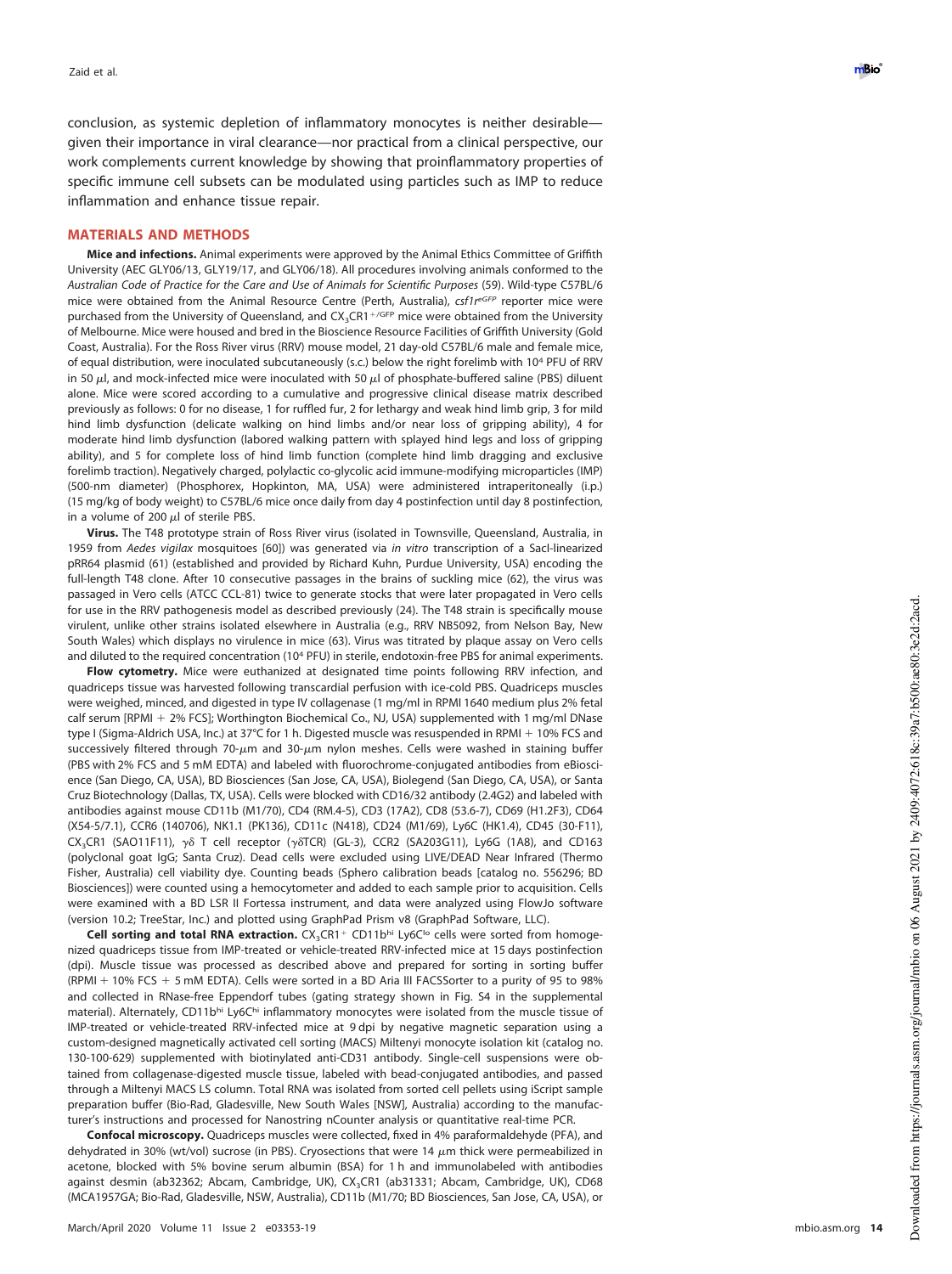Ly6C (HK1.4; Biolegend, San Diego, CA, USA), and detected using Alexa Fluor 488-conjugated anti-rat and Alexa Fluor 568-conjugated anti-rabbit (Thermo Fisher, Australia). Sections were counterstained with Alexa Fluor 647-conjugated phalloidin (Thermo Fisher, Australia), Hoechst 33258 (Sigma-Aldrich USA, Inc.), and mounted with Prolong Gold Antifade (Thermo Fisher, Australia). Images were acquired on an Olympus FV1000 and FV3000 confocal microscope and processed using Imaris 9.2 (Bitplane). Three-dimensional (3D) thresholding analysis of desmin-positive myofibers was performed using Imaris Surfaces function. Desmin-positive and phalloidin-positive myofibers were rendered as surface objects, thresholds were applied using the automated threshold function, and voxel area data were plotted for analysis. Data were generated from ten 30- $\mu$ m-thick cryosections per group (four mice per group).

**Quantitative real-time PCR (qRT-PCR).** Total RNA extraction was performed using TRIzol reagent (Life Technologies, Australia) following the manufacturer's instructions. Total RNA was quantified by using a NanoDrop 1000 spectrophotometer (Thermo Scientific, Victoria, Australia). Total RNA (10 ng/µl) was reverse transcribed using oligo( $dT_{15}$ ) primers and Moloney murine leukemia virus (M-MLV) reverse transcriptase (Sigma-Aldrich USA, Inc.) and amplified using SYBR green Supermix (Bio-Rad, Gladesville, NSW, Australia) in a 12.5-µl reaction mixture volume with 10 ng cDNA. Real-time PCR was performed using Bio-Rad CFX96 touch real-time PCR detection system. Forward and reverse primer sequences purchased from Sigma-Aldrich are listed in Table S1 in the supplemental material. Primers for Hprt, Gapdh, Arg1, Ifnb, II1b, Tnf, Il6, Ccl2, Ccl3, Cxcl10, and II10 genes were Quantitect Primer Assay probes (Qiagen, Australia). Fold change in gene expression was determined through  $ΔΔC<sub>T</sub>$  (C<sub>T</sub> stands for threshold cycle), where  $\Delta\Delta C_\tau = \Delta C_\tau$ <sup>(infected)</sup> –  $\Delta C_\tau$ <sup>(mock)</sup>, while  $\Delta C_\tau = C_\tau$ <sup>(gene of interest)</sup> –  $C_\tau$ <sup>(housekeeping gene</sup> – HPRT) (HPRT stands for hypoxanthine phosphoribosyltransferase). The fold change for each gene was calculated as 2<sup>-ΔΔCt</sup>. Unsupervised hierarchical clustering, z-score transform, row clustering, and heatmap visualization was performed using Morpheus (https://software.broadinstitute.org/morpheus).

**nCounter gene expression analysis and statistics.** Sorted cells were counted and lysed in 5  $\mu$ l iScript Sample Preparation buffer (catalog no. 170-8898; Bio-Rad, Gladesville, NSW, Australia) per the manufacturer's instructions to yield a final concentration of 10,000 cells per microliter of lysis buffer. RNA target molecules were quantified using a nCounter mouse inflammation v2 gene panel (catalog no. LBL-10402-01; Nanostring Technologies, CA, USA), and samples were processed according to the nCounter gene expression protocol. Briefly, 5  $\mu$ l of cell lysate, 8  $\mu$ l of mastermix, and 2  $\mu$ l of capture probe were used for hybridization. After 24-h hybridization at 65°C, excess probes were washed using a two-step magnetic bead-based purification system on an nCounter Prep-station instrument and immobilized in a sample cartridge for data collection. Data collection was performed on the nCounter digital analyzer. Background correction was performed via subtraction of negative-control probes, and normalization was done using a combination of positive-control normalization for technical variability and CodeSet Content normalization, which uses housekeeping genes, for assay input variability. Gene expression data were analyzed using the Advanced Analysis Module in the nSolver Analysis software (v. 4.0) from Nanostring Technologies (CA, USA) and TIGR Multi Experiment Viewer (http://mev.tm4.org). Raw data were normalized by subtracting the geometric mean plus 1 standard deviation of eight negative controls, while technical variation was normalized through internal positive controls. Data were corrected for input material via internal housekeeping genes. A transcript was considered not detected if its mean count was below the mean plus 1 standard deviation of the negative-control counts in more than 60% of samples. Counts above minimal negative threshold were z-transformed, and relative gene expression between IMP-treated and untreated groups was compared using a two-tailed t test. Genes with a differential expression at  $P < 0.05$  were clustered for visual analysis using unsupervised hierarchical clustering and submitted to a false-discovery rate (FDR) analysis. Using pathway scores calculated in nSolver, we performed differential expression analysis and hierarchical clustering to compare 19 canonical immune pathways between treated and untreated groups. Statistical significance was set at  $P = 0.05$ , and a global significance score was determined by the square root of the mean signed squared t statistic for the genes within a gene set.

Statistical analysis. All data are shown as means  $\pm$  standard errors of the means (SEM), where statistical analysis is required. Significance between the values for the experimental groups was determined by the P value ( $P < 0.05$ ,  $P < 0.01$ ,  $P < 0.001$ , or  $P < 0.0001$ , as indicated in the figure legends), using a Mann-Whitney U test or specific one-way analysis of variance (ANOVA) test with appropriate posttests as specified in the figure legends. No animals were excluded from the analysis, and animals were allocated to their respective groups randomly. Sample size was determined by power analysis. Male and female mice were used in equal distributions in each group, and mice were allocated to their respective groups prior to being weighed to avoid a body mass-dependent bias when allocating groups. Scoring of disease signs following viral infection was performed by two researchers, one researcher scored disease in a blind manner, one researcher scored disease in a nonblind manner. For comparison between vehicle- and IMP-treated groups, the disease score was analyzed by two-way ANOVA. Results of qRT-PCR of mouse specimens were analyzed by one-way ANOVA with Dunnett's posttest. Longitudinal qRT-PCR analyses of mouse specimens were performed using one-way ANOVA with Dunnett's posttest. All data were assessed for Gaussian distribution using the D'Agostino-Pearson normality test before analysis with these parametric tests. Statistical analyses were performed with GraphPad Prism (v8).

## **SUPPLEMENTAL MATERIAL**

Supplemental material is available online only. **FIG S1**, PDF file, 0.1 MB.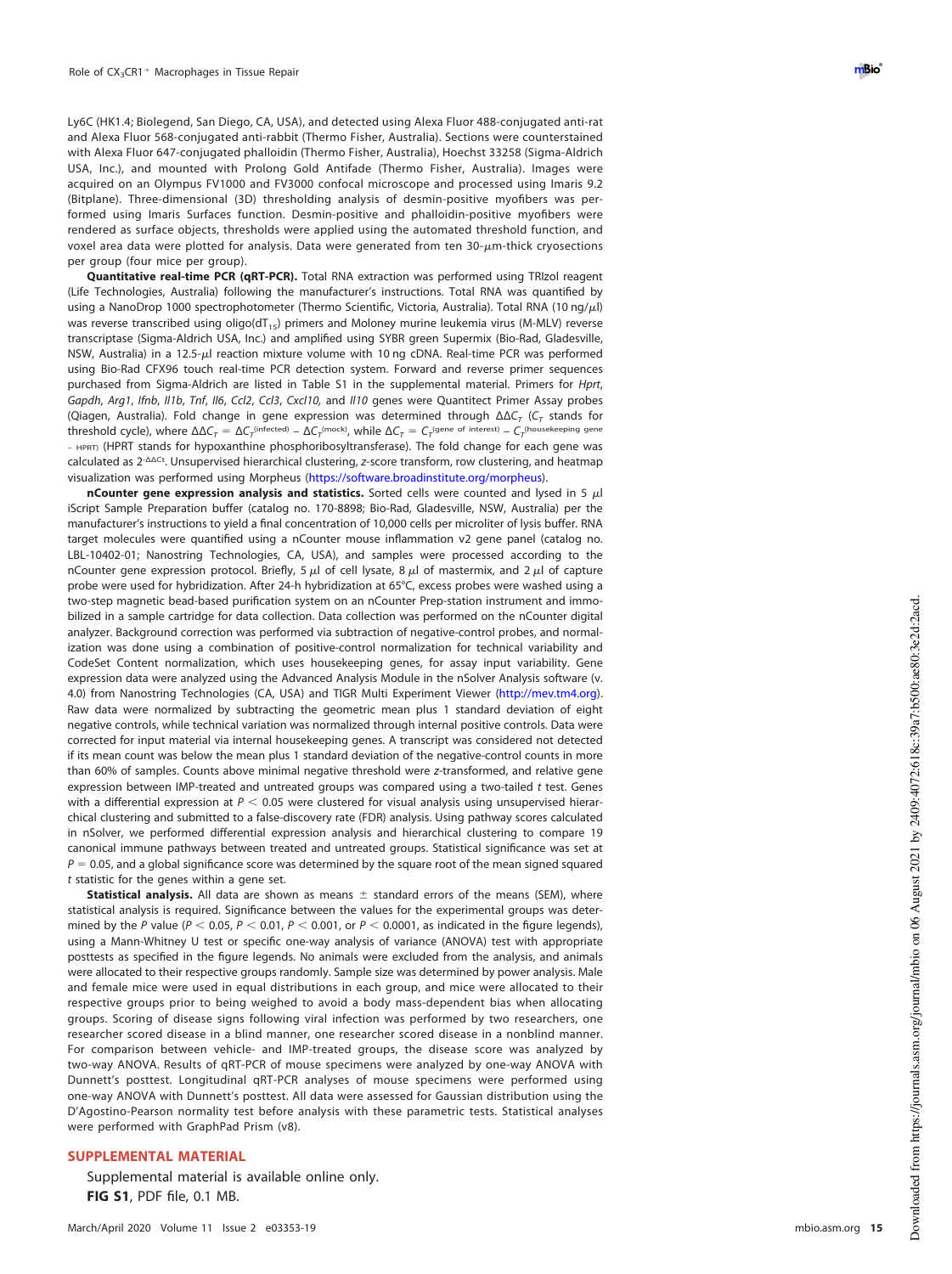**FIG S2**, PDF file, 0.7 MB. **FIG S3**, PDF file, 0.6 MB. **FIG S4**, PDF file, 0.6 MB. **TABLE S1**, PDF file, 0.05 MB.

# **ACKNOWLEDGMENTS**

We thank Cameron Flegg and Ruth Lambrechts for assistance with the imaging and flow cytometry. We acknowledge staff at Griffith University's Systems Biology and Data Science core facility for access and services for Nanostring experiments.

This project was supported by funding from the Australian NHMRC grants to S.M. (APP1106411) and A.Z. (APP1100919). S.M. is supported by NHMRC SRF (APP1059167).

A.Z., K.-C.S., S.-S.F., W.C., K.T., H.M., L.J.H., and A.T. performed RRV experiments. A.Z., K.-C.S., S.-S.F, W.C., X.L., and H.M. performed, analyzed, and interpreted the qRT-PCR data. H.M. performed protein analysis of infected tissues. A.Z., W.C., K.T., and H.M. performed immunofluorescence staining and acquired and analyzed confocal microscopy data. A.Z., J.V., and K.T. performed cell sorting experiments. J.V., N.P.W., and A.Z. analyzed and interpreted Nanostring data. D.R.G. and N.J.C.K. developed and contributed IMP microparticles. A.Z., D.R.G., N.J.C.K, and S.M. conceptualized the study and discussed results. A.Z. wrote the manuscript. A.Z., D.R.G., N.J.C.K, and S.M. revised the manuscript.

## <span id="page-15-0"></span>**REFERENCES**

- 1. Suhrbier A, Jaffar-Bandjee M-C, Gasque P. 2012. Arthritogenic alphaviruses—an overview. Nat Rev Rheumatol 8:420 – 429. https://doi.org/10 .1038/nrrheum.2012.64.
- <span id="page-15-1"></span>2. Claflin SB, Webb CE. 2015. Ross River virus: many vectors and unusual hosts make for an unpredictable pathogen. PLoS Pathog 11:e1005070. https://doi.org/10.1371/journal.ppat.1005070.
- <span id="page-15-2"></span>3. Koolhof IS, Carver S. 2017. Epidemic host community contribution to mosquito-borne disease transmission: Ross River virus. Epidemiol Infect 145:656 – 666. https://doi.org/10.1017/S0950268816002739.
- <span id="page-15-3"></span>4. Johansen CA, Mackenzie JS, Smith DW, Lindsay MDA. 2005. Prevalence of neutralising antibodies to Barmah Forest, Sindbis and Trubanaman viruses in animals and humans in the south-west of Western Australia. Aust J Zool 53:51–58. https://doi.org/10.1071/ZO03042.
- <span id="page-15-4"></span>5. Burt FJ, Rolph MS, Rulli NE, Mahalingam S, Heise MT. 2012. Chikungunya: a re-emerging virus. Lancet 379:662-671. https://doi.org/10.1016/S0140 -6736(11)60281-X.
- <span id="page-15-5"></span>6. Zaid A, Gérardin P, Taylor A, Mostafavi H, Malvy D, Mahalingam S. 2018. Chikungunya arthritis: implications of acute and chronic inflammation mechanisms on disease management. Arthritis Rheumatol 70:484 – 495. https://doi.org/10.1002/art.40403.
- <span id="page-15-7"></span><span id="page-15-6"></span>7. Suhrbier A. 2019. Rheumatic manifestations of chikungunya: emerging concepts and interventions. Nat Rev Rheumatol 15:597-611. https://doi .org/10.1038/s41584-019-0276-9.
- 8. Sane J, Kurkela S, Desdouits M, Kalimo H, Mazalrey S, Lokki M-L, Vaheri A, Helve T, Törnwall J, Huerre M, Butler-Browne G, Ceccaldi P-E, Gessain A, Vapalahti O. 2012. Prolonged myalgia in Sindbis virus infection: case description and in vitro infection of myotubes and myoblasts. J Infect Dis 206:407– 414. https://doi.org/10.1093/infdis/jis358.
- <span id="page-15-8"></span>9. Harley D, Sleigh A, Ritchie S. 2001. Ross River virus transmission, infection, and disease: a cross-disciplinary review. Clin Microbiol Rev 14: 909 –932. https://doi.org/10.1128/CMR.14.4.909-932.2001.
- <span id="page-15-9"></span>10. Lidbury BA, Rulli NE, Suhrbier A, Smith PN, McColl SR, Cunningham AL, Tarkowski A, van Rooijen N, Fraser RJ, Mahalingam S. 2008. Macrophagederived proinflammatory factors contribute to the development of arthritis and myositis after infection with an arthrogenic alphavirus. J Infect Dis 197:1585–1593. https://doi.org/10.1086/587841.
- <span id="page-15-11"></span><span id="page-15-10"></span>11. Haist KC, Burrack KS, Davenport BJ, Morrison TE. 2017. Inflammatory monocytes mediate control of acute alphavirus infection in mice. PLoS Pathog 13:e1006748. https://doi.org/10.1371/journal.ppat.1006748.
- <span id="page-15-12"></span>12. Ryman KD, Klimstra WB. 2008. Host responses to alphavirus infection. Immunol Rev 225:27– 45. https://doi.org/10.1111/j.1600-065X.2008 .00670.x.
- 13. Tappe D, Pérez-Girón JV, Gómez-Medina S, Günther S, Muñoz-Fontela C, Schmidt-Chanasit J. 2017. Increased proinflammatory cytokine levels in

prolonged arthralgia in Ross River virus infection. Emerg Infect Dis 23:702–704. https://doi.org/10.3201/eid2304.160466.

- <span id="page-15-13"></span>14. Suhrbier A, La Linn M. 2004. Clinical and pathologic aspects of arthritis due to Ross River virus and other alphaviruses. Curr Opin Rheumatol 16:374 –379. https://doi.org/10.1097/01.bor.0000130537.76808.26.
- <span id="page-15-14"></span>15. Lu H, Huang D, Ransohoff RM, Zhou L. 2011. Acute skeletal muscle injury: CCL2 expression by both monocytes and injured muscle is required for repair. FASEB J 25:3344 –3355. https://doi.org/10.1096/fj.10-178939.
- <span id="page-15-15"></span>16. Martinez CO, McHale MJ, Wells JT, Ochoa O, Michalek JE, McManus LM, Shireman PK. 2010. Regulation of skeletal muscle regeneration by CCR2 activating chemokines is directly related to macrophage recruitment. Am J Physiol Regul Integr Comp Physiol 299:R832–R842. https://doi.org/ 10.1152/ajpregu.00797.2009.
- <span id="page-15-16"></span>17. Wynn TA, Vannella KM. 2016. Macrophages in tissue repair, regeneration, and fibrosis. Immunity 44:450–462. https://doi.org/10.1016/j.immuni.2016 .02.015.
- <span id="page-15-17"></span>18. Martinez FO, Gordon S. 2014. The M1 and M2 paradigm of macrophage activation: time for reassessment. F1000prime Rep 6:13. https://doi.org/ 10.12703/P6-13.
- <span id="page-15-19"></span><span id="page-15-18"></span>19. Gordon S, Plüddemann A, Martinez Estrada F. 2014. Macrophage heterogeneity in tissues: phenotypic diversity and functions. Immunol Rev 262:36 –55. https://doi.org/10.1111/imr.12223.
- 20. Rulli NE, Guglielmotti A, Mangano G, Rolph MS, Apicella C, Zaid A, Suhrbier A, Mahalingam S. 2009. Amelioration of alphavirus-induced arthritis and myositis in a mouse model by treatment with bindarit, an inhibitor of monocyte chemotactic proteins. Arthritis Rheum 60: 2513–2523. https://doi.org/10.1002/art.24682.
- <span id="page-15-20"></span>21. Rulli NE, Rolph MS, Srikiatkhachorn A, Anantapreecha S, Guglielmotti A, Mahalingam S. 2011. Protection from arthritis and myositis in a mouse model of acute Chikungunya virus disease by bindarit, an inhibitor of monocyte chemotactic protein-1 synthesis. J Infect Dis 204:1026 –1030. https://doi.org/10.1093/infdis/jir470.
- <span id="page-15-21"></span>22. Chen W, Foo S-S, Taylor A, Lulla A, Merits A, Hueston L, Forwood MR, Walsh NC, Sims NA, Herrero LJ, Mahalingam S. 2015. Bindarit, an inhibitor of monocyte chemotactic protein synthesis, protects against bone loss induced by chikungunya virus infection. J Virol 89:581-593. https:// doi.org/10.1128/JVI.02034-14.
- <span id="page-15-22"></span>23. Getts DR, Terry RL, Getts MT, Deffrasnes C, Müller M, van Vreden C, Ashhurst TM, Chami B, McCarthy D, Wu H, Ma J, Martin A, Shae LD, Witting P, Kansas GS, Kühn J, Hafezi W, Campbell IL, Reilly D, Say J, Brown L, White MY, Cordwell SJ, Chadban SJ, Thorp EB, Bao S, Miller SD, King NJC. 2014. Therapeutic inflammatory monocyte modulation using immune-modifying microparticles. Sci Transl Med 6:219ra7. https://doi .org/10.1126/scitranslmed.3007563.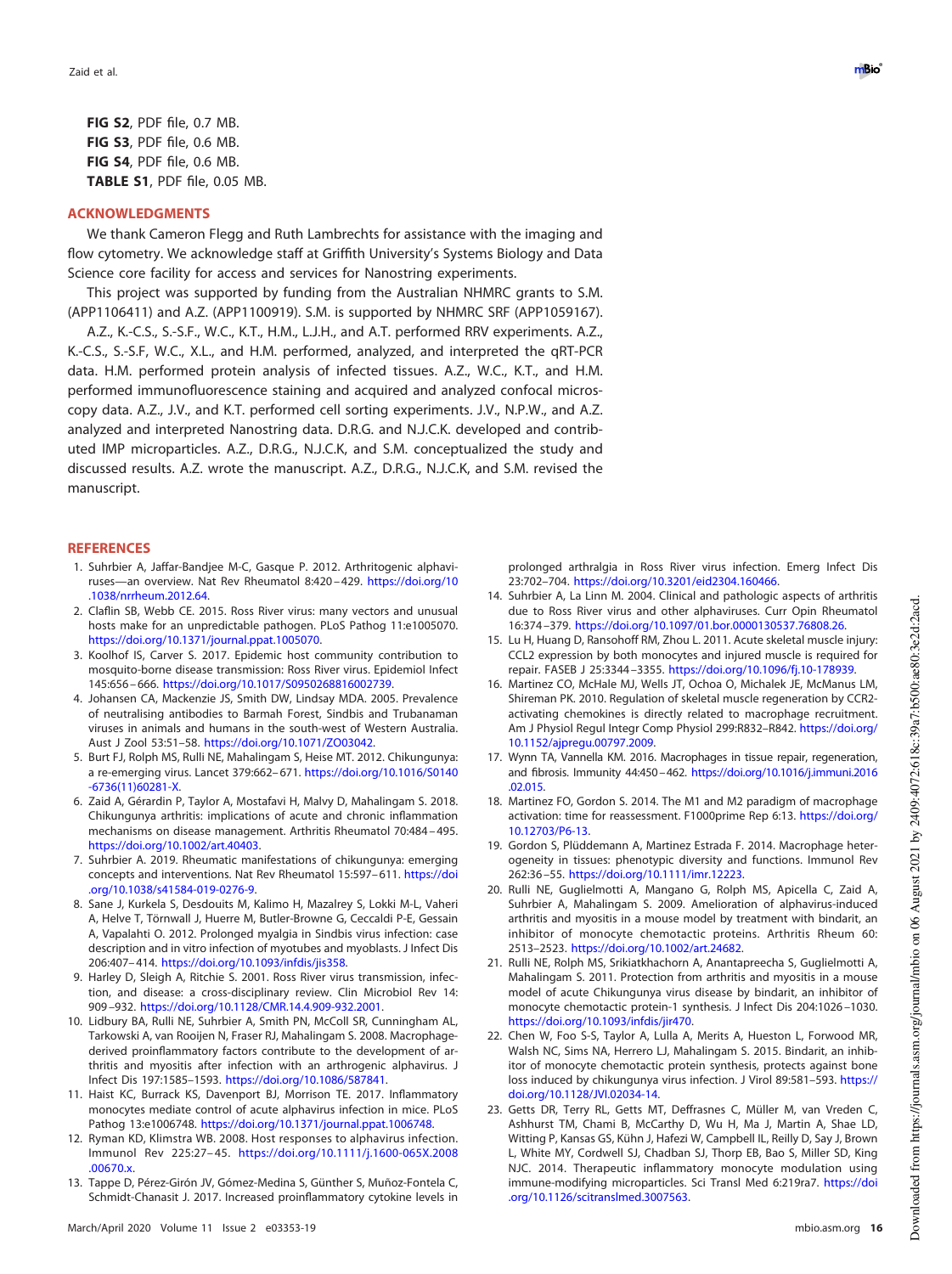- <span id="page-16-0"></span>24. Morrison TE, Whitmore AC, Shabman RS, Lidbury BA, Mahalingam S, Heise MT. 2006. Characterization of Ross River virus tropism and virusinduced inflammation in a mouse model of viral arthritis and myositis. J Virol 80:737–749. https://doi.org/10.1128/JVI.80.2.737-749.2006.
- <span id="page-16-1"></span>25. Taylor A, Herrero LJ, Rudd PA, Mahalingam S. 2015. Mouse models of alphavirus-induced inflammatory disease. J Gen Virol 96:221–238. https://doi.org/10.1099/vir.0.071282-0.
- <span id="page-16-2"></span>26. Sasmono RT, Oceandy D, Pollard JW, Tong W, Pavli P, Wainwright BJ, Ostrowski MC, Himes SR, Hume DA. 2003. A macrophage colonystimulating factor receptor-green fluorescent protein transgene is expressed throughout the mononuclear phagocyte system of the mouse. Blood 101:1155–1163. https://doi.org/10.1182/blood-2002-02-0569.
- <span id="page-16-3"></span>27. Minutti CM, Knipper JA, Allen JE, Zaiss D. 2017. Tissue-specific contribution of macrophages to wound healing. Semin Cell Dev Biol 61:3–11. https://doi.org/10.1016/j.semcdb.2016.08.006.
- <span id="page-16-4"></span>28. Burgess M, Wicks K, Gardasevic M, Mace KA. 2019. Cx3CR1 expression identifies distinct macrophage populations that contribute differentially to inflammation and repair. Immunohorizons 3:262-273. https://doi.org/ 10.4049/immunohorizons.1900038.
- <span id="page-16-5"></span>29. Ishida Y, Gao J-L, Murphy PM. 2008. Chemokine receptor CX3CR1 mediates skin wound healing by promoting macrophage and fibroblast accumulation and function. J Immunol 180:569 –579. https://doi.org/10 .4049/jimmunol.180.1.569.
- <span id="page-16-6"></span>30. Tsou C-L, Peters W, Si Y, Slaymaker S, Aslanian AM, Weisberg SP, Mack M, Charo IF. 2007. Critical roles for CCR2 and MCP-3 in monocyte mobilization from bone marrow and recruitment to inflammatory sites. J Clin Invest 117:902–909. https://doi.org/10.1172/JCI29919.
- <span id="page-16-7"></span>31. Lavin Y, Winter D, Blecher-Gonen R, David E, Keren-Shaul H, Merad M, Jung S, Amit I. 2014. Tissue-resident macrophage enhancer landscapes are shaped by the local microenvironment. Cell 159:1312–1326. https:// doi.org/10.1016/j.cell.2014.11.018.
- <span id="page-16-8"></span>32. Saclier M, Yacoub-Youssef H, Mackey AL, Arnold L, Ardjoune H, Magnan M, Sailhan F, Chelly J, Pavlath GK, Mounier R, Kjaer M, Chazaud B. 2013. Differentially activated macrophages orchestrate myogenic precursor cell fate during human skeletal muscle regeneration. Stem Cells 31: 384 –396. https://doi.org/10.1002/stem.1288.
- <span id="page-16-9"></span>33. Bosurgi L, Manfredi AA, Rovere-Querini P. 2011. Macrophages in injured skeletal muscle: a perpetuum mobile causing and limiting fibrosis, prompting or restricting resolution and regeneration. Front Immunol 2:62. https://doi.org/10.3389/fimmu.2011.00062.
- <span id="page-16-10"></span>34. Zhao W, Lu H, Wang X, Ransohoff RM, Zhou L. 2016. CX3CR1 deficiency delays acute skeletal muscle injury repair by impairing macrophage functions. FASEB J 30:380 –393. https://doi.org/10.1096/fj.14-270090.
- <span id="page-16-11"></span>35. Arnold L, Perrin H, de Chanville CB, Saclier M, Hermand P, Poupel L, Guyon E, Licata F, Carpentier W, Vilar J, Mounier R, Chazaud B, Benhabiles N, Boissonnas A, Combadiere B, Combadiere C. 2015. CX3CR1 deficiency promotes muscle repair and regeneration by enhancing macrophage ApoE production. Nat Commun 6:8972. https://doi.org/10.1038/ ncomms9972.
- <span id="page-16-12"></span>36. Summan M, Warren GL, Mercer RR, Chapman R, Hulderman T, Van Rooijen N, Simeonova PP. 2006. Macrophages and skeletal muscle regeneration: a clodronate-containing liposome depletion study. Am J Physiol Regul Integr Comp Physiol 290:R1488 –R1495. https://doi.org/10 .1152/ajpregu.00465.2005.
- <span id="page-16-14"></span><span id="page-16-13"></span>37. Davies LC, Jenkins SJ, Allen JE, Taylor PR. 2013. Tissue-resident macrophages. Nat Immunol 14:986 –995. https://doi.org/10.1038/ni.2705.
- <span id="page-16-15"></span>38. Pollard JW. 2009. Trophic macrophages in development and disease. Nat Rev Immunol 9:259 –270. https://doi.org/10.1038/nri2528.
- <span id="page-16-16"></span>39. Sica A, Mantovani A. 2012. Macrophage plasticity and polarization: in vivo veritas. J Clin Invest 122:787–795. https://doi.org/10.1172/JCI59643.
- 40. Jablonski KA, Amici SA, Webb LM, de Dios Ruiz-Rosado J, Popovich PG, Partida-Sanchez S, Guerau-de-Arellano M. 2015. Novel markers to delineate murine M1 and M2 macrophages. PLoS One 10:e0145342. https:// doi.org/10.1371/journal.pone.0145342.
- <span id="page-16-18"></span><span id="page-16-17"></span>41. Getts DR, Shea LD, Miller SD, King N. 2015. Harnessing nanoparticles for immune modulation. Trends Immunol 36:419 – 427. https://doi.org/10 .1016/j.it.2015.05.007.
- 42. Edwards RG, Kopp SJ, Ifergan I, Shui J-W, Kronenberg M, Miller SD, Longnecker R. 2017. Murine corneal inflammation and nerve damage after infection with HSV-1 are promoted by HVEM and ameliorated by immune-modifying nanoparticle therapy. Invest Ophthalmol Vis Sci 58: 282–291. https://doi.org/10.1167/iovs.16-20668.
- <span id="page-16-19"></span>43. Chen X, Li Y. 2009. Role of matrix metalloproteinases in skeletal muscle:

migration, differentiation, regeneration and fibrosis. Cell Adh Migr 3:337–341. https://doi.org/10.4161/cam.3.4.9338.

- <span id="page-16-20"></span>44. Newby AC. 2006. Matrix metalloproteinases regulate migration, proliferation, and death of vascular smooth muscle cells by degrading matrix and non-matrix substrates. Cardiovasc Res 69:614 – 624. https://doi.org/ 10.1016/j.cardiores.2005.08.002.
- <span id="page-16-21"></span>45. Alameddine HS, Morgan JE. 2016. Matrix metalloproteinases and tissue inhibitor of metalloproteinases in inflammation and fibrosis of skeletal muscles. J Neuromuscul Dis 3:455– 473. https://doi.org/10.3233/JND -160183.
- <span id="page-16-22"></span>46. Ginhoux F, Schultze JL, Murray PJ, Ochando J, Biswas SK. 2016. New insights into the multidimensional concept of macrophage ontogeny, activation and function. Nat Immunol 17:34 – 40. https://doi.org/10 .1038/ni.3324.
- <span id="page-16-23"></span>47. Ginhoux F, Greter M, Leboeuf M, Nandi S, See P, Gokhan S, Mehler MF, Conway SJ, Ng LG, Stanley ER, Samokhvalov IM, Merad M. 2010. Fate mapping analysis reveals that adult microglia derive from primitive macrophages. Science 330:841– 845. https://doi.org/10.1126/science .1194637.
- <span id="page-16-24"></span>48. Fuhrmann M, Bittner T, Jung CKE, Burgold S, Page RM, Mitteregger G, Haass C, LaFerla FM, Kretzschmar H, Herms J. 2010. Microglial Cx3cr1 knockout prevents neuron loss in a mouse model of Alzheimer's disease. Nat Neurosci 13:411– 413. https://doi.org/10.1038/nn.2511.
- <span id="page-16-25"></span>49. Gomez Perdiguero E, Schulz C, Geissmann F. 2013. Development and homeostasis of "resident" myeloid cells: the case of the microglia. Glia 61:112–120. https://doi.org/10.1002/glia.22393.
- <span id="page-16-26"></span>50. Dal-Secco D, Wang J, Zeng Z, Kolaczkowska E, Wong CHY, Petri B, Ransohoff RM, Charo IF, Jenne CN, Kubes P. 2015. A dynamic spectrum of monocytes arising from the in situ reprogramming of CCR2+ monocytes at a site of sterile injury. J Exp Med 212:447– 456. https://doi.org/ 10.1084/jem.20141539.
- <span id="page-16-27"></span>51. Wang H, Melton DW, Porter L, Sarwar ZU, McManus LM, Shireman PK. 2014. Altered macrophage phenotype transition impairs skeletal muscle regeneration. Am J Pathol 184:1167–1184. https://doi.org/10.1016/j .ajpath.2013.12.020.
- <span id="page-16-28"></span>52. Stoermer KA, Burrack A, Oko L, Montgomery SA, Borst LB, Gill RG, Morrison TE. 2012. Genetic ablation of arginase 1 in macrophages and neutrophils enhances clearance of an arthritogenic alphavirus. J Immunol 189:4047– 4059. https://doi.org/10.4049/jimmunol.1201240.
- <span id="page-16-29"></span>53. Burrack KS, Tan JJL, McCarthy MK, Her Z, Berger JN, Ng LFP, Morrison TE. 2015. Myeloid cell Arg1 inhibits control of arthritogenic alphavirus infection by suppressing antiviral T cells. PLoS Pathog 11:e1005191. https://doi.org/10.1371/journal.ppat.1005191.
- <span id="page-16-30"></span>54. Chow A, Her Z, Ong EKS, Chen J-M, Dimatatac F, Kwek DJC, Barkham T, Yang H, Rénia L, Leo Y-S, Ng LFP. 2011. Persistent arthralgia induced by Chikungunya virus infection is associated with interleukin-6 and granulocyte macrophage colony-stimulating factor. J Infect Dis 203:149 –157. https://doi.org/10.1093/infdis/jiq042.
- 55. Wolf S, Taylor A, Zaid A, Freitas J, Herrero LJ, Rao S, Suhrbier A, Forwood MR, Bucala R, Mahalingam S. 2019. Inhibition of interleukin-1 $\beta$  signaling by anakinra demonstrates a critical role of bone loss in experimental arthritogenic alphavirus infections. Arthritis Rheumatol 71:1185–1190. https://doi.org/10.1002/art.40856.
- 56. Chen W, Foo S-S, Zaid A, Teng T-S, Herrero LJ, Wolf S, Tharmarajah K, Vu LD, van Vreden C, Taylor A, Freitas JR, Li RW, Woodruff TM, Gordon R, Ojcius DM, Nakaya HI, Kanneganti T-D, O'Neill LAJ, Robertson AAB, King NJ, Suhrbier A, Cooper MA, Ng LFP, Mahalingam S. 2017. Specific inhibition of NLRP3 in chikungunya disease reveals a role for inflammasomes in alphavirus-induced inflammation. Nat Microbiol 2:1435–1445. https://doi.org/10.1038/s41564-017-0015-4.
- <span id="page-16-31"></span>57. de Castro-Jorge LA, de Carvalho RVH, Klein TM, Hiroki CH, Lopes AH, Guimarães RM, Fumagalli MJ, Floriano VG, Agostinho MR, Slhessarenko RD, Ramalho FS, Cunha TM, Cunha FQ, da Fonseca BAL, Zamboni DS. 2019. The NLRP3 inflammasome is involved with the pathogenesis of Mayaro virus. PLoS Pathog 15:e1007934. https://doi.org/10.1371/journal .ppat.1007934.
- <span id="page-16-33"></span><span id="page-16-32"></span>58. Zaid A, Rulli NE, Rolph MS, Suhrbier A, Mahalingam S. 2011. Disease exacerbation by etanercept in a mouse model of alphaviral arthritis and myositis. Arthritis Rheum 63:488 – 491. https://doi.org/10.1002/art.30112.
- <span id="page-16-34"></span>59. National Health and Medical Research Council. 2013. Australian code for the care and use of animals for scientific purposes, 8th ed. National Health and Medical Research Council, Canberra, Australia.
- 60. Doherty RL, Whitehead RH, Gorman BM, O'Gower AK. 1963. The isolation